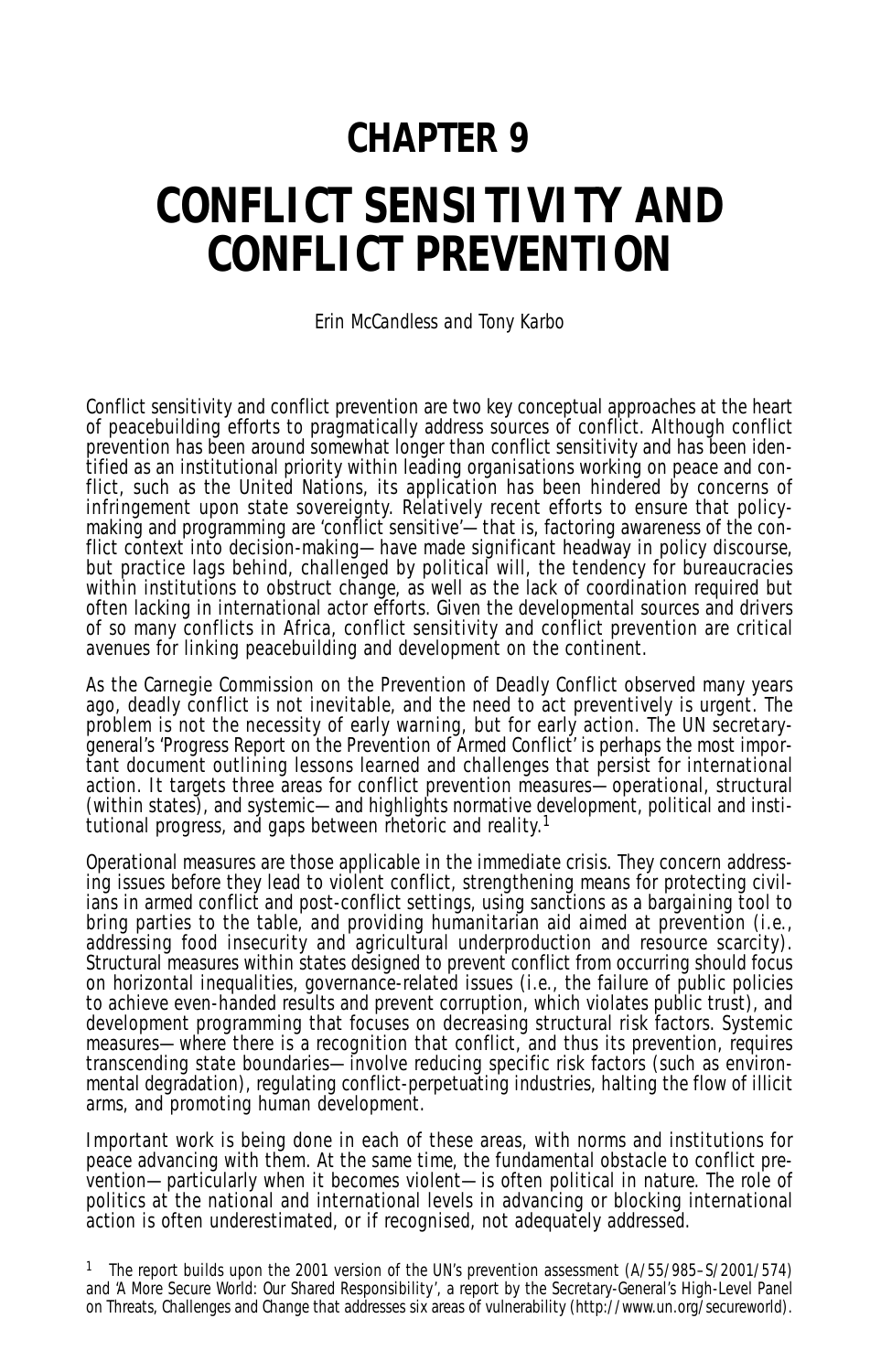Given the propensity for settled, violent conflicts to reignite—largely due to the failure of traditional peacemaking approaches and to inadequate efforts to address the factors that led to war—it is of paramount importance to ensure that programming and policymaking are done differently in post-conflict settings than in regular development settings. In recent years, many approaches suggesting what a conflict sensitive approach should look like have been developed and shared. Consensus has evolved that such an approach is indeed one that factors considerations of conflict into programming and policy-making in the planning, implementation, and evaluation stages in order to contribute to peace rather than conflict. This is driven by efforts to take into account the positive and negative effects of interventions (in terms of conflict or peace dynamics) in the contexts in which they are undertaken and to consider the impact of these contexts on the intervention<sup>2</sup>

Conflict sensitivity represents, according to Thania Paffenholz, the third phase of likeminded approaches that have developed around a concern for evaluating and improving the effectiveness of peace and conflict efforts. In 'What Is the Aid for Peace Approach for Conflict Zones?', she describes a trajectory for which the first phase begins (around 1998–1999) with peace and conflict impact assessments (PCIA) and is marked by Mary Anderson's 'do no harm' approach, presented here in 'Framework for Analyzing Aid's Impact on Conflict'. Anderson's contribution starts from the premise that aid can never be neutral: all aid programmes involve the transfer of resources (food, shelter, water, health care, training) into a resource-scarce environment. In conflict situations, humanitarian aid and how it is administered can cause harm or can strengthen peace capacities in communities, notably by exacerbating 'dividers' or conversely building upon 'connectors'. To do no harm and to support local capacities for peace requires the following: (1) careful analysis of the context of conflict and the aid programme, examining how aid interacts with the conflict, and a willingness to create options and redesign programmes to improve its quality; and (2) careful reflection on staff conduct and organisational policies so that the 'implicit ethical messages' that are sent communicate congruent messages that strengthen local capacities for peace.

The second and third phases described by Paffenholz describe the deepening engagement of a broader range of actors with conflict sensitivity and a proliferation of tools. The period from 1999 to 2003/2004 she characterises as one marked by the development and introduction of new tools, mainly inspired by peace research, into development cooperation. The final and current phase has brought PCIA into broader acceptance and expanded the focus beyond assessing the impact of aid interventions on peace and conflict towards that of conflict sensitive programming and policy-making.

Current thinking is reflected in a number of approaches. Work by the Organisation for Economic Co-operation and Development's Development Assistance Committee (DAC), notably through its Network on Conflict, Peace and Development Co-operation and its Network on Development Evaluation, represents movement at the policy level, illustrating that governments are recognising the importance of the discourse and practice of peacebuilding and conflict prevention and of learning to evaluate such activities with a view towards improving their effectiveness and building sustainable peace. The factsheet 'Evaluating Conflict Prevention and Peacebuilding Activities' introduces the network's approach.

Paffenholz's 'aid for peace' approach builds upon and integrates different tools from the fields of peacebuilding, evaluation, and planning and focuses on needs within a specific country, with the aim of tailoring aid interventions to improve their relevance and effec-

<sup>&</sup>lt;sup>2</sup> The extremely valuable resource pack 'Conflict-Sensitive Approaches to Development, Humanitarian Assistance and Peacebuilding' (2004) is an ideal starter manual for those wanting to learn about conflict sensitivity (http://www.conflictsensitivity.org).

For the full DAC approach, see 'Guidance on Evaluating Conflict Prevention and Peacebuilding Activities: Working Draft for Application Period', 2008 (http://www.oecd.org/secure/pdfDocument/ 0,2834,en\_21571361\_34047972\_39774574\_1\_1\_1\_1,00.pdf).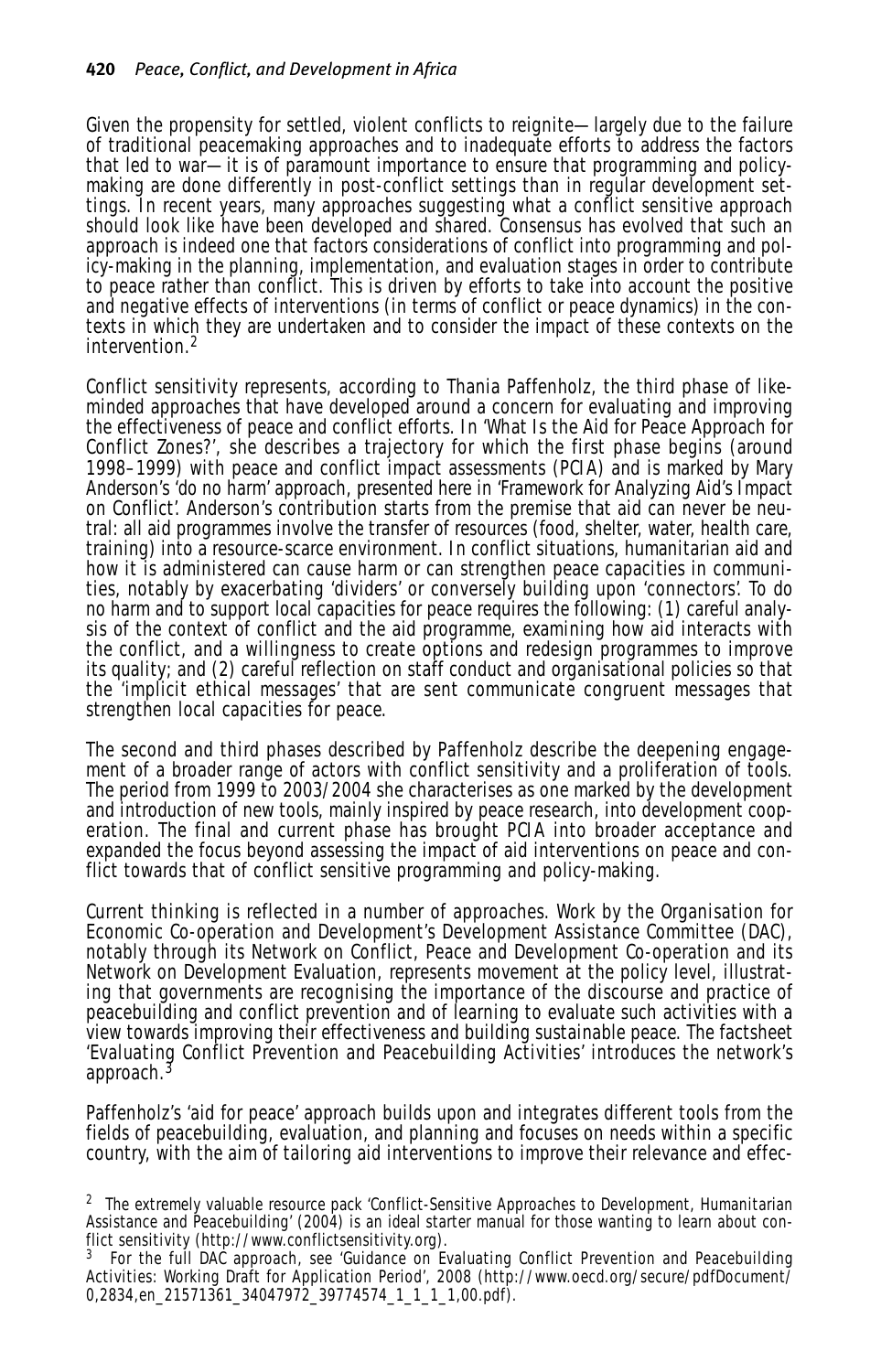tiveness in peacebuilding. Departing from most PCIA frameworks, this approach can be applied at the programme/project and policy levels. It can be used to plan and assess peacebuilding programmes as well as humanitarian and development assistance.

The World Bank usefully extends thinking on conflict sensitivity into the realm of development and economic policy frameworks in its analysis of a selection of poverty reduction strategy papers (PRSP). The methodology presented in 'Toward a Conflict Sensitive Poverty Reduction Strategy' focuses on five areas:

- *participation*: the process of developing a PRSP can be 'conflict mitigating'—that is, used as a communication and collaboration mechanism between and among groups and the process can serve to develop trust in authorities, build capacity, and establish accountability by actors involved;
- *poverty diagnostic*: the strategy should focus on conflict-induced poverty and integrate conflict analysis with poverty diagnostics, undertaking analysis of the relationship of poverty, poor governance, and marginalisation;
- *policy actions*: the selection, prioritisation, and content of policy actions should be systematically assessed through a conflict lens;
- *institutional arrangements*: to promote conflict sensitivity in PRSPs, institutional arrangements are needed that flow from conscious design that acknowledges conflict factors, stresses transparency, reflects broad-based and inclusive formations, and devolves power and transfers resources as needed;
- *donor behaviour*: donors should prioritise country ownership, strengthen countries' capacity to implement conflict sensitive policy, and improve harmonisation.

It is worth highlighting that this approach does not accompany the poverty reduction strategy process in countries; its adoption (in part or full) is totally voluntary, and to date there is little evidence that these methodological recommendations to advance conflict sensitive PRSPs have been undertaken in countries developing these strategies. Most important, this approach has not been well understood or mainstreamed within the World Bank itself.

There are also efforts that focus on bringing conflict prevention squarely into the development cooperation agenda. Sakiko Fukuda-Parr and Robert Picciotto, in the introduction to 'Conflict Prevention and Development Cooperation', underscore that addressing structural sources of conflict implies choices in economic and social policy that are at the heart of growth and poverty reduction strategies. In 'Promoting Group Justice', Frances Stewart, Graham Brown, and Alex Cobham illustrate a conflict sensitive analysis and approach in the area of fiscal policy. There is now widespread consensus that 'horizontal' economic inequalities among groups defined along ethnic, racial, linguistic, regional, and religious lines can generate social tensions and fuel violent conflict. The authors focus on tax and expenditure policies in post-conflict settings, making recommendations for incorporating distributional effects into fiscal policy-making in order to address horizontal inequalities and thus move towards sustaining peace.

While advances in thinking about conflict prevention and conflict sensitivity hold much promise in contributing to enabling peace and human development on the African continent, their success ultimately rests upon how well the obstacles of lacking political will and resistance to institutional change by bureaucracies and poor coordination—which prevent or undermine action—are tackled. Identifying and addressing the sources of conflict require achieving some degree of consensus, which is never an easy task. It also requires actions that might challenge particular personal, group, or national interests. International actors must, as they are increasingly promising to do through such efforts as the DAC guidelines and the Paris Declaration for Aid Effectiveness, be genuinely interested in working collectively to support such efforts, even if and when it does not directly or obviously serve their national interests. These are not small challenges, but a clear path has been lit. Will it be taken?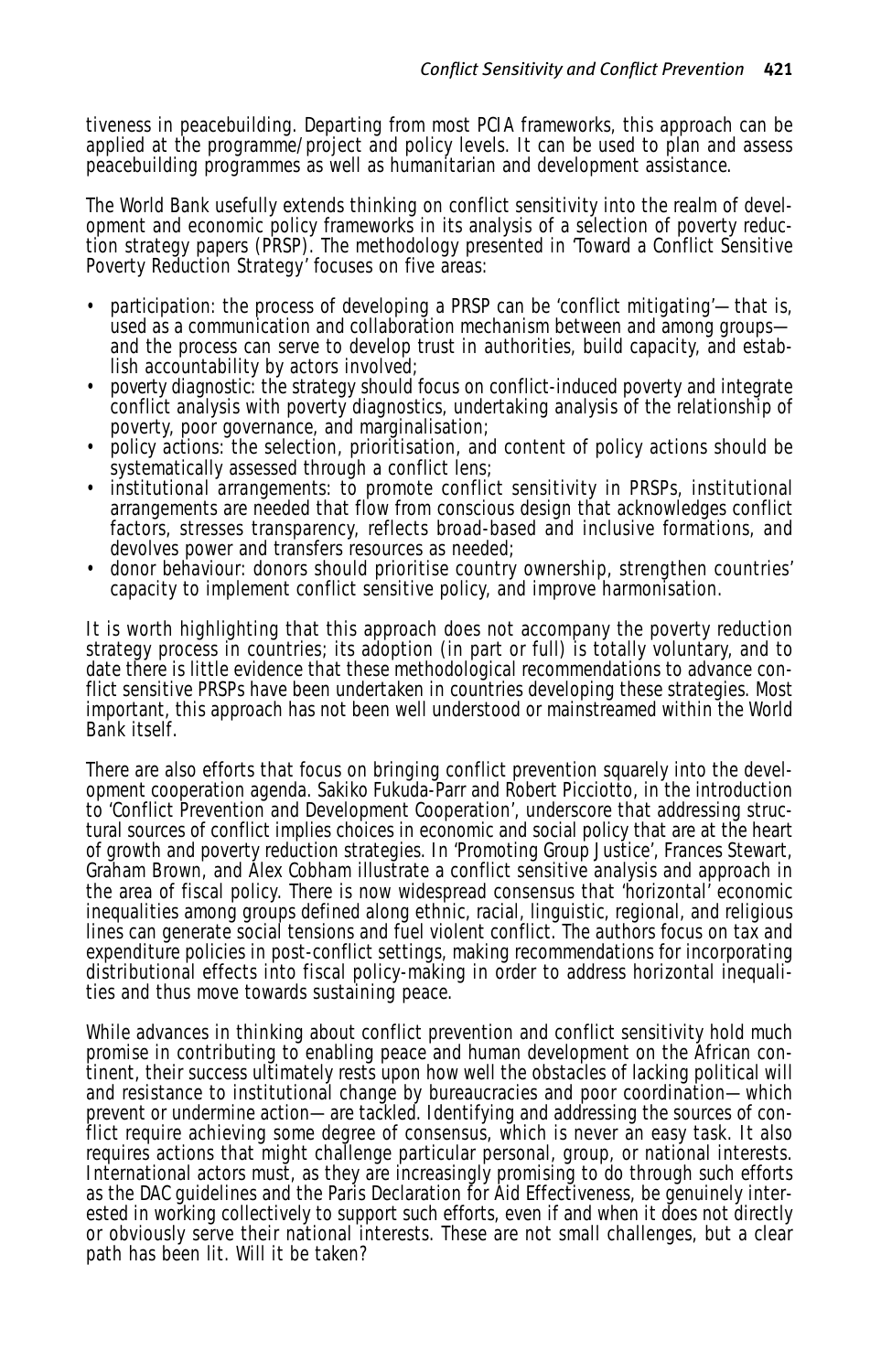# **PROGRESS REPORT ON THE PREVENTION OF ARMED CONFLICT**

*United Nations Secretary-General* Excerpted from 'Progress Report on the Prevention of Armed Conflict: Report of the Secretary-General', A/60/891, July 2006, 4–7

# **Introduction**

- 1. This is my second comprehensive report on the prevention of armed conflict, prepared in response to General Assembly resolutions 55/281 and 57/337, as well as Security Council resolution 1366 (2001). This report fulfils my remaining reporting obligations stemming from these resolutions and provides information on the implementation of resolution 57/337, including the mandated capacity review of the United Nations system with respect to prevention. In September 2003 I submitted an interim report on the prevention of armed conflict fulfilling the reporting requirements of resolutions 55/281 and 56/512.
- 2. My first comprehensive report on this subject (A/55/985-S/2001/574 and Corr. 1) recognized that conflict prevention is one of the chief obligations set forth in the Charter of the United Nations and that primary responsibility belongs to national Governments. The report made clear that national sovereignty is strengthened by early action to prevent armed conflict because such action obviates the need for unwelcome external interference later on. The report also exhorted the United Nations system—many constituent parts of which have an important role to play—to move from a culture of reaction to a culture of prevention.
- 3. I note with satisfaction that a culture of prevention is indeed beginning to take hold at the United Nations. Since 2001, there has been important normative, political and institutional progress on this matter, most notably in the adoption of the resolutions mentioned above and Security Council resolution 1625 (2005) on strengthening the effectiveness of the Council's role in conflict prevention, particularly in Africa. In the 2005 World Summit Outcome (resolution 60/1), Member States solemnly renewed their commitment to promote a culture of prevention of armed conflicts as a means of effectively addressing the interconnected security and development challenges faced by peoples throughout the world, as well as to strengthen the capacity of the United Nations for the prevention of armed conflict. There is even some evidence to suggest that the overall trend in the number and severity of armed conflicts worldwide is decreasing and that this can be attributed in large measure to an upsurge of international activism in the areas of conflict prevention, peacekeeping and peacebuilding. Some Member States have also begun to advance the indispensable notion of national infrastructures of peace and to clarify what external support is needed. Moreover, the United Nations system has developed important tools and mechanisms to work cooperatively in conflict prevention, on which I will provide more detail below.
- 4. An unacceptable gap remains between rhetoric and reality in the area of conflict prevention. The time has come to ask some hard questions about why this gap has proved so difficult to bridge. What more can we do to bridge it? In 2001, mindful of the enormous regional consequences of our failure as an international community to avert genocide in Rwanda, I noted that we had an obligation to the victims of violence in that country and elsewhere to rise to the challenge of prevention. Too often the international community spends vast sums of money to fight fires that, in hindsight, we might more easily have extinguished with timely preventive action before so many lives were lost or turned upside down. Over the last five years, we have spent over \$18 billion on United Nations peacekeeping that was necessary partly because of inadequate preventive measures. A fraction of that investment in preventive action would surely have saved both lives and money. So, while I am gratified that real progress can be documented in the present report, I feel more strongly than ever that we have a long way to go and no time to waste.
- 5. To that end, in this report I want to move our debate from a focus on mandates and responsibilities to a deeper awareness of what we are trying to prevent and how we must go about it. To prevent armed conflicts we must understand their origins and seek to make violence a less reasonable option. We must also take care that preventive action does not ignore the underlying injustices or motivations that caused peo-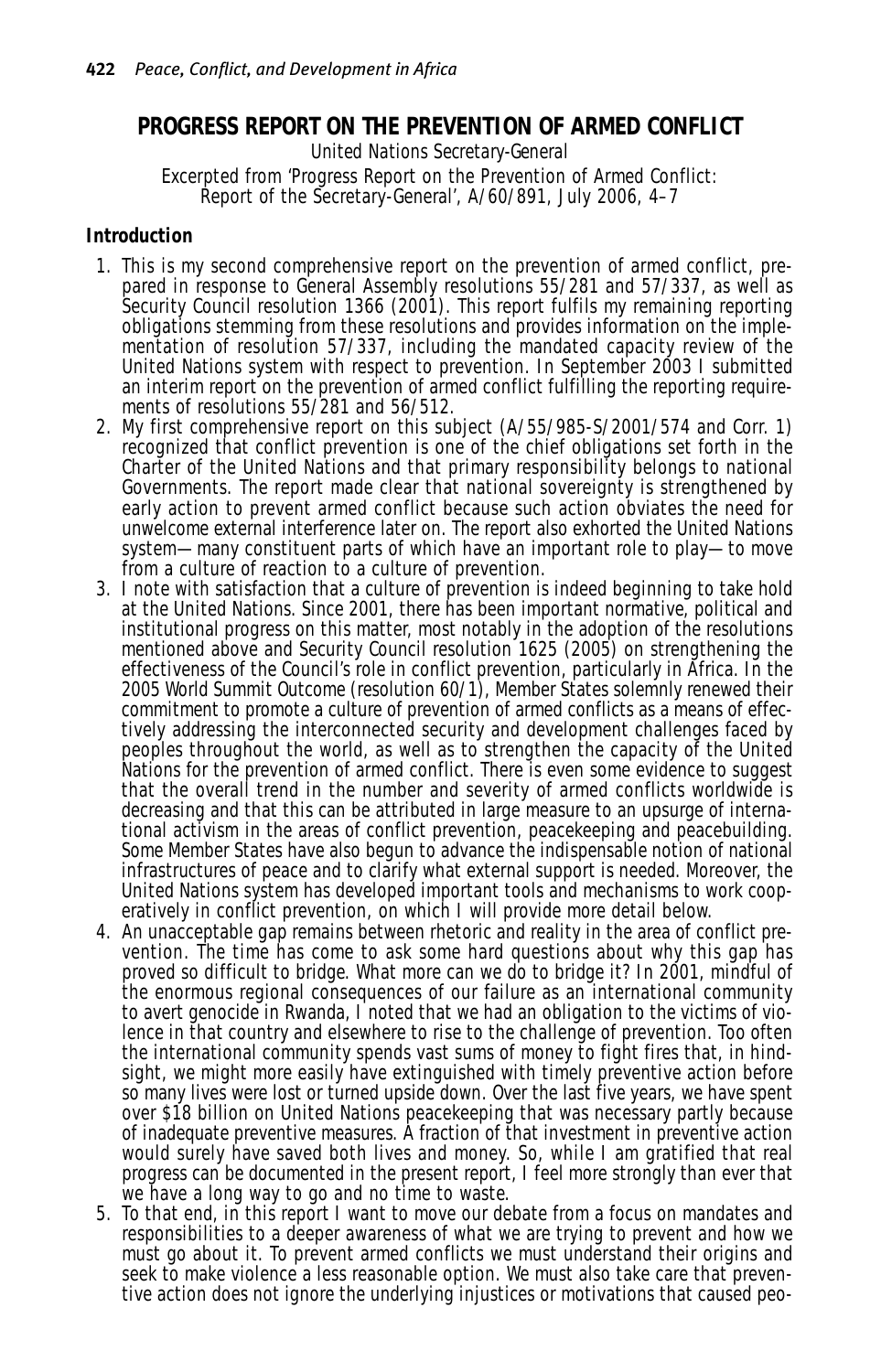ple to take up arms. Violence finds followers when people lack alternatives and feel voiceless. Our dual challenge is to address or diminish the sources of tension for society and to strengthen the institutions that give it the ability to channel conflict nonviolently and to allow for dialogue.

- 6. These principles most evidently apply to intra-State and transnational conflicts, which make up the bulk of wars in the last several decades, but they are equally valid for preventing inter-State disputes. Going to war must be made as unattractive an option as possible, while mechanisms for peacefully resolving disputes and laying the ground for ongoing dialogue in which all stakeholders have a voice must be made more appealing and more accessible.
- 7. In the case of both intra- and inter-State armed conflict, the key is to equip States and societies to manage their own problems in ways that are most appropriate to them. If we are to enhance the impact of our efforts and address the root causes of conflict, the thrust of preventive work must shift—as indeed it has begun to do from reactive, external interventions with limited and ultimately superficial impact to internally driven initiatives for developing local and national capacities for prevention. This approach fosters home-grown, self-sustaining infrastructures for peace. Its aim is to develop the capacity in societies to resolve disputes in internally acceptable ways, reaching a wide constellation of actors in government and civil society. It should be complemented by broader development programming that is sensitive to conflict dynamics. External support for such efforts must be informed by an understanding of the countries and societal dynamics concerned.
- 8. This structural approach must be complemented by action at other levels, both globally and nationally. In my 2001 report I introduced the distinction between structural and operational prevention. The latter refers to measures applicable in the face of immediate crisis, and the former consists of measures to ensure that crises do not arise in the first place and, if they do, that they do not recur. While acknowledging that such distinctions do not always completely hold in reality, I nevertheless find them useful conceptual tools. In this report I would like to introduce a third sphere of preventive action, namely, systemic prevention. Systemic prevention refers to measures to address global risk of conflict that transcend particular States. For example, global initiatives to reduce the illicit trade in small arms and light weapons, to tackle environmental degradation, to regulate industries that are known to fuel conflict and to advance the global development agenda not only are important in and of themselves but also serve to reduce vulnerability to armed conflict. Combined with ongoing, country-specific structural and operational preventive measures, systemic initiatives further bolster the chances of peace.
- 9. By more consciously situating our actions at the systemic level as contributing to (or detracting from) conflict prevention, we are following through on the important and stark message from the High-level Panel on Threats, Challenges and Change, which issued its seminal report "A more secure world: our shared responsibility" in December 2004 (see A/59/565 and Corr. 1). The Panel underlined our mutual vulnerability to six clusters of interconnected threats, which could be addressed only collectively. It also emphasized the importance of addressing those threats early and in ways that resonate most in the different parts of the world. Finally, the Panel highlighted development as "the indispensable foundation of a collective security system that takes prevention seriously" (A/59/565, synopsis, twelfth para.). I bore these messages in mind in the preparation of the present report, and I urge all Member States to do the same as they read and debate its contents.
- 10. That prevention is clearly a shared responsibility does not, however, diminish the primary obligation of Member States to exercise their sovereign duties to their citizens and neighbours. Many of the aspirations elaborated in the present report pertain to all societies and all Member States. No society can claim full immunity from tensions that have the potential to turn violent. There are many ways that Governments, supported by the international community, can work to minimize the potential for armed conflict. This report identifies many such opportunities and encourages all concerned to make use of the assistance that is available.
- 11. In section II, the present report looks at actual and potential ways to address the sources of tension that make States, societies and, indeed, entire regions more vulner-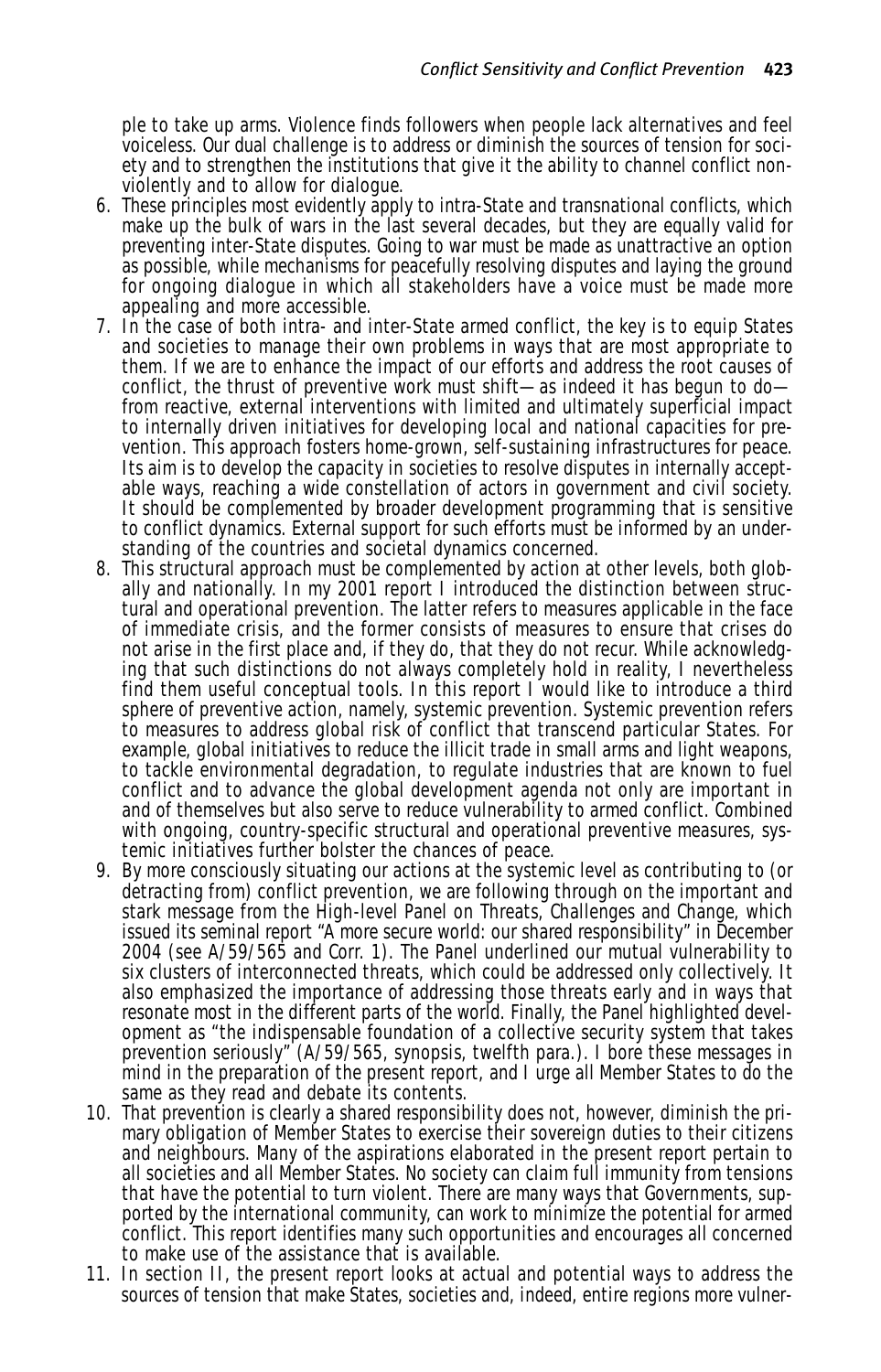able to armed conflict. In doing so, it distinguishes between actions at the systemic, structural and operational levels, making clear that we must be active at all those levels simultaneously to stand the best chance of making a difference. The report then turns in section III to how we can strengthen the norms and institutions that make armed conflict less viable and less likely. There is a good deal of progress to report in this area, which is heartening, but there is also a lot more to be done internationally, regionally and nationally. The same is true of the institutions that exist to allow for the peaceful settlement of inter-State disputes, which is the focus of section IV. While the activities and mechanisms described in sections II to IV are among the most prominent or important, they do not represent an exhaustive list of all possible options, but rather serve to illustrate the many ways in which prevention can be advanced.

- 12. Sections V and VI of the present report draw attention to the many actors that can contribute to effective preventive action. First and foremost, individual sovereign Governments remain fully accountable for maintaining peace within their borders. But they are not alone. They can and must be able to rely on the support of external actors whose activities can be crucial in preventing conflict, from the United Nations and other international and regional organizations to the private sector and civil society. The contribution such actors can make, and the importance of their acting in concert with the Government concerned and with each other to take timely preventive action, is the focus of section V. In fulfillment of General Assembly resolution 57/337, section VI looks specifically at how United Nations capacity has been and continues to be enhanced so that the Organization can better fulfil its preventive mission.
- 13. Finally, I conclude the report with a small number of important recommendations. These include suggestions for addressing systemic sources of tension and strengthening global norms and institutions for peace. I also make recommendations for actions at the country level that will similarly reduce risk factors and enhance national infrastructures of peace. Additional recommendations focus on the importance of all relevant players acting in concert, and I close with a series of recommendations pertaining to the capacity of the United Nations to fulfil its mandate in the area of conflict prevention.

# **FRAMEWORK FOR ANALYZING AID'S IMPACT ON CONFLICT**

*Mary B. Anderson* Excerpted from Mary B. Anderson, *Do No Harm: How Aid Can Support Peace—Or War*  (Boulder, Lynne Rienner Publishers, 1999)*,* 67–80

Aid workers have learned many practical and useful lessons about how aid interacts with conflict. These lessons can be used to improve the planning, design, implementation, and monitoring of future aid programs in conflict areas. By using what has been learned through past experience, aid workers can ensure that future aid does not exacerbate or prolong conflict and that it does strengthen connectors and support local capacities for peace.

In this chapter we pull together the ideas and lessons presented in the preceding chapters into an Analytical Framework for Assessing Sources of Tension, Dividers, War Capacities, and Connectors and Capacities for Peace in conflict situations. This planning tool has emerged from interactions and discussions with aid agency staff in many areas.

# **Expectations for International Aid**

To set the context for using the framework, we should first clarify expectations. What can aid do and what can aid not do in conflict situations?

The evidence clearly shows that aid saves lives, reduces human suffering, and supports the pursuit of greater economic and social security in conflict settings. This is what aid is intended to do, and overall the record is good. We expect aid to have these impacts.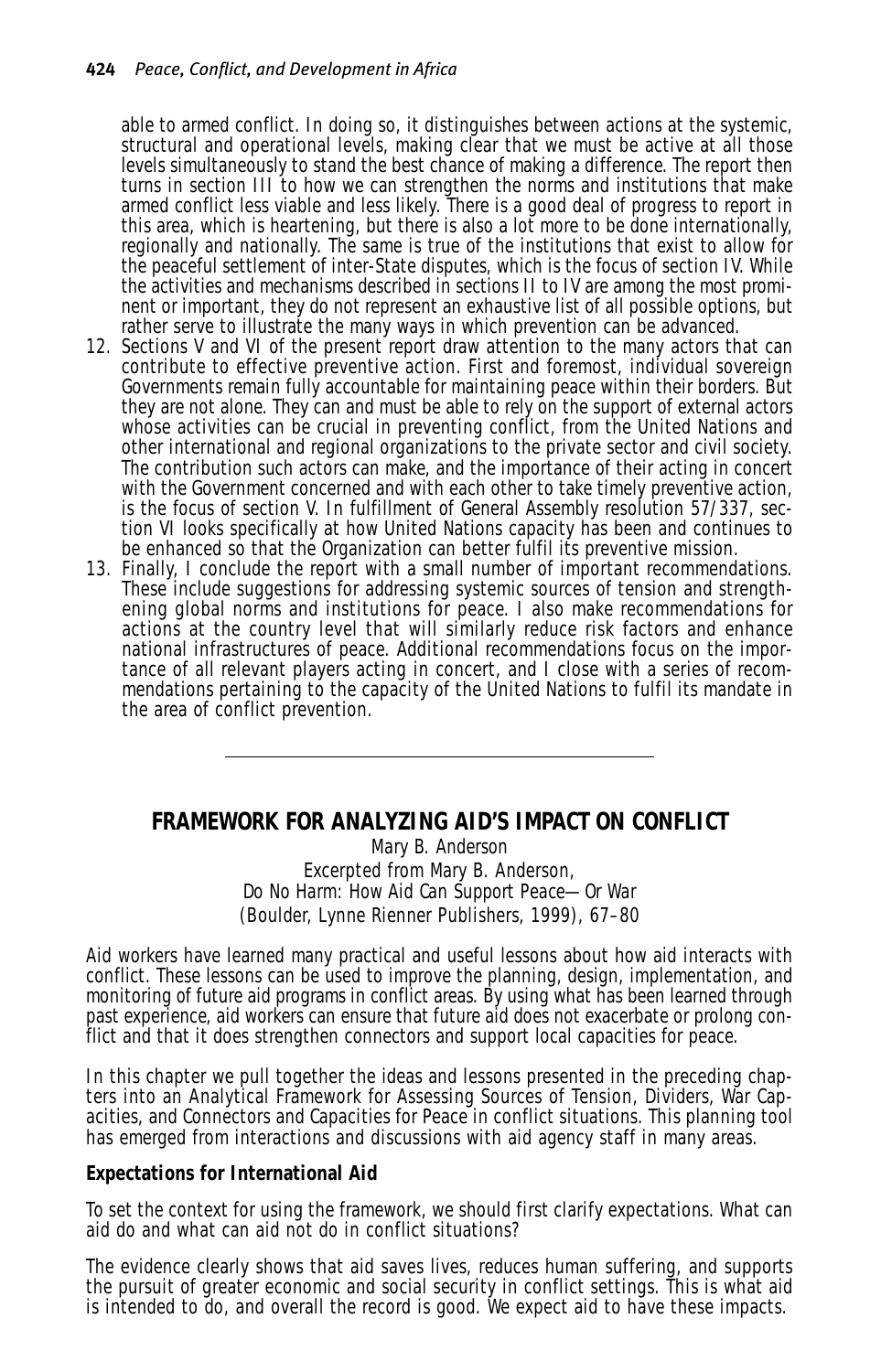But how realistic are we to expect that aid should also have positive impacts on conflict? What are its limitations?

### *Aid neither Causes nor Ends Wars*

Even if aid workers applied the lessons of past experience and carried out perfect programs, wars would still happen. People and societies fight wars for their own reasons; outsiders cannot prevent wars. People and societies must achieve their own peace; outsiders cannot make or guarantee peace for anyone else. To arrogate too much power to aid, to operate as if aid can make war or bring peace would be to disrespect recipient societies' right and responsibility to choose.

As we remind ourselves of the limitations of international aid, two additional realities must be noted. First, whereas societies overall are responsible for their own warring or nonwarring decisions and actions, within societies many individuals and groups feel powerless in relation to those decisions and would, if they could, choose peace rather than war. Because this reality appears to be universally true, the dismissive comment sometimes made by international observers that "we should leave them alone to fight their own wars and not get involved" is inappropriate and fundamentally counter to humanitarian principles. Every society has people—often many people—who decry their country's wars and who value external aid because it enables them to express their opposition to destructive violence. Aid has a responsibility to respond to and join with these people.

The other reality that must be recognized even as we acknowledge aid's limitations is that even small amounts of aid have power. Although aid may be marginal when compared with the total resources devoted to wars, there is sufficient evidence showing its influence on the course of warfare that aid providers must take responsibility for its impacts. Aid's impact on conflict ranges from no effect at all to sizable and significant effects.

Some things happen in war on which aid has no effect. Some things happen that would happen regardless of whether aid existed, but because aid is provided in the context in which they occur it has an impact on them. In these circumstances aid workers must accept responsibility not for the fact that the events occur but for the ways in which their aid either worsens and prolongs destructive events or supports and strengthens positive ones.

Some events are caused by aid. When this happens, aid workers are challenged to ask if their aid has created new or increased tensions among people and whether it can help to re-strengthen relationships or forge new connections among them.

In the complex conflict settings in which aid is provided, aid workers must be both realistic and humble enough to know what they cannot affect and what is not their responsibility, and they must be idealistic and bold enough to hold themselves accountable for the events they affect or cause. This is no small challenge.

With this understanding of both the limitations and possibilities for aid to influence conflict, we offer the analytical framework for planning aid programs.

# **Analytical Framework**

International assistance can make conflict worse in two ways: It can feed inter-group tensions and weaken inter-group connections. When aid has either of these impacts, it inadvertently exacerbates conflict. Conversely, aid can help war to end by lessening intergroup tensions and strengthening inter-group connections.

The framework has three basic steps; it also prompts a dynamic feedback process for ongoing assessment of a situation and appropriate program redesign.

Step 1 involves identifying the dividers, tensions, and war capacities in the context of conflict and assessing their importance. Step 2 involves identifying, and assessing the importance *of,* the connectors and local capacities for peace in the same context. Step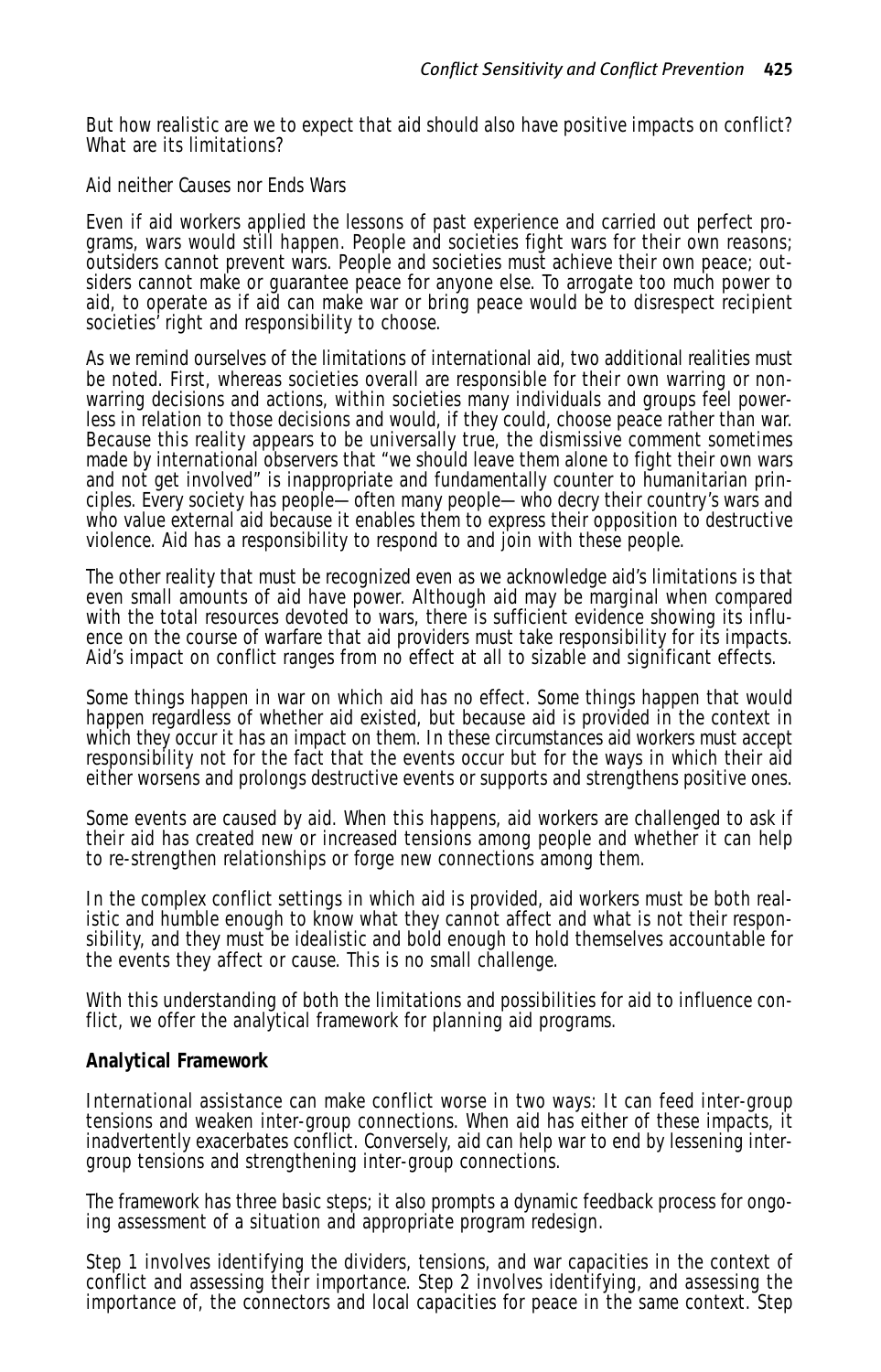3 involves identifying the pertinent characteristics of the aid agency and its program and assessing (and reassessing) their impacts on the dividers, tensions, and war capacities and the connectors and capacities *for* peace.

### *The Context of Conflict—Dividers, Tensions, and Capacities for War*

Aid providers must first understand and assess what divides people, the tensions between them, and the capacities for war (who gains from it) in any area in which they are working. This is true whether the area is embroiled in open warfare or is prone only to lowlevel and occasional inter-group tensions.

Some dividers and tensions may be obvious. Warring parties often cite reasons for their wars. Histories of prejudice and exclusion, struggles for control of disputed resources, and differences in understanding how a just society should be organized are reasons people may go to war.

On the other hand, as we have seen, these issues may not underlie a conflict. Putative leaders may manipulate opinion and promote inter-group tensions, but the fighting may do very little to address systemic justice issues.

In assessing dividers and tensions, aid workers should differentiate between those that arise from injustice or historical inequalities and those that have been manipulated or that result from conflict itself. That is, aid workers should distinguish between root and proximate causes of conflict.

Not all sources of tension or divisions in societies have the same potential for damage. Some are local or matter to small numbers of people. Others reach across societies and involve virtually everyone. Aid's impact on dividers and tensions will vary depending on how broadly or narrowly they are shared.

Some tensions that are widespread may actually connect people on all sides of a conflict. For example, the common experience of lawlessness can add to overall suspicion and thus divide people, or it may motivate people to reach across conflict lines to reconnect in common cause against the threat of uncontrolled thuggery.

Some dividers and tensions exist within society, whereas others may be prompted and promoted from outside. Regional issues and external powers contribute to a number of current conflicts. Surrounding countries sometimes arm combatants for their own purposes (e.g., Afghanistan); events within neighboring countries sometimes spill into and destabilize another country (e.g., the Horn of Africa). The location of the source of conflict must be considered when assessing the potential impact of aid on dividers and tensions.

*Assessing the importance of dividers, tensions, and capacities for war.* In this step it is important that aid workers not only identify dividers, tensions and capacities for war but that they also assess their importance. A critical question is, Who is divided? Between or among which groups do the tensions or divisions exist? Tensions are often found within societies that although important do not overlap with an identity that would be likely to erupt into open conflict.

Additionally, in assessing the importance of dividers and tensions, aid workers should consider how deeply people are committed to their conflict. How widely is a commitment shared? Who gains from the continuation of conflict, and how widely shared are the gains?

Some important categories for identifying and assessing dividers, tensions, and war capacities are root or proximate cause, broad-based or narrow involvement of people, and internal to society or externally induced. Aid's actual and potential impacts on dividers and tensions will vary depending on the depth and breadth of the commitment to war within the society in which aid is provided.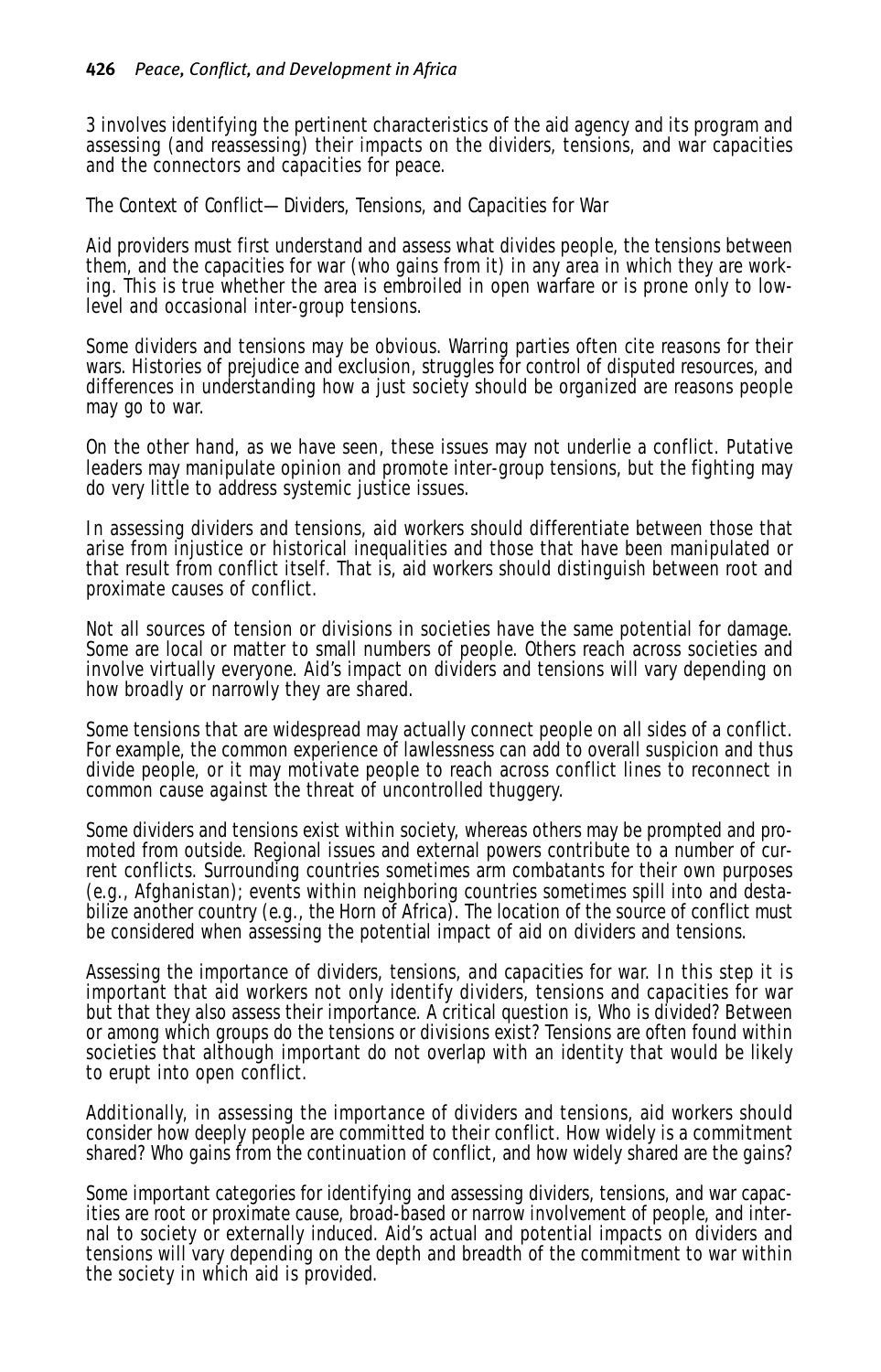# *The Context of Conflict—Connectors and Local Capacities for Peace*

Step 2 of the framework involves identifying and assessing connectors and local capacities for peace (LCPs) in the context of conflict. Whereas dividers and tensions may be overt and obvious, few connectors or capacities for peace are as readily apparent to aid workers, and they also vary widely in different contexts. It is insufficient to identify categories of groupings that might be connectors, such as elders, women's groups, or schools. Although in some settings such groups may bring people together in spite of war, in many societies they promote hatred and reinforce divisions.

*Assessing the importance of connectors and local capacities for peace.* To identify genuine connectors and local capacities for peace in any specific location requires attentiveness to the actual systems, actions, and interactions in that setting. Questions to be considered are, What are the lines of conflict in which connectors and capacities for peace are important? Where do people maintain overt contact and connections across fighting lines? Where do people stay connected in less obvious ways? How widespread or limited are both the overt and the less obvious interactions?

Some important categories for identifying and assessing the importance of connectors and capacities for peace include long-standing, historical or new, as a result of conflict; broad-based, inclusive or narrow, an opening wedge; internal or external; and actual, *existing* or potential (can aid provide incentives?). Aid's ability to affect connectors and peace capacities will vary depending on these realities.

#### *The Aid Program—Planning, Implementing, and Monitoring*

Step 3 of the framework involves analyzing the aid agency and its program. An aid program should be constantly reviewed as the context changes and as staff understanding of the context grows. Such review should prompt continual appropriate programmatic modifications.

The center column depicts an aid agency's initial intervention. Here we list all aspects of an aid agency that affect and shape its field programs. The agency's mandate, funding structures and sources, and headquarters' organization are relatively fixed regardless of field programs undertaken. (Note, however, that if field experience indicates that this core structure is counterproductive, even these aspects of an agency's identity can be changed.)

In addition, in any field effort aid agencies make a series of programming decisions. These include whether to intervene and why (stated explicit goal), where to intervene, what to provide, when and for how long, with whom (beneficiaries), by whom (field staff), and how. Some of these decisions are made at headquarters, some are shared by headquarters and the field, and some are made almost entirely in the field.

Decisions about whether, why, and where to intervene are usually made before an agency enters the field. Although they may be based on a field assessment mission, these decisions are made mostly at headquarters. Decisions about what to provide and the timing and duration of a program are often also dictated by donor policies and headquarters' mandates and structures. They are often shaped and adjusted, however, in response to field learning once a program is under way. Decisions about who shall be the beneficiaries of aid and what kinds of staffing should carry out a program are closer to the field, although international staffing patterns will be decided at headquarters. Finally, decisions about how to carry out programs are made primarily in the field. Although headquarters' policies may determine the shape and style of programming in general terms, staff in the field make local, specific, daily, and ongoing decisions about how they do their work. Decisions at every level can affect the impacts of aid on conflict.

The location of the various decisions between headquarters and the field highlights who has the responsibility and power to affect aid's interactions with conflict. People who make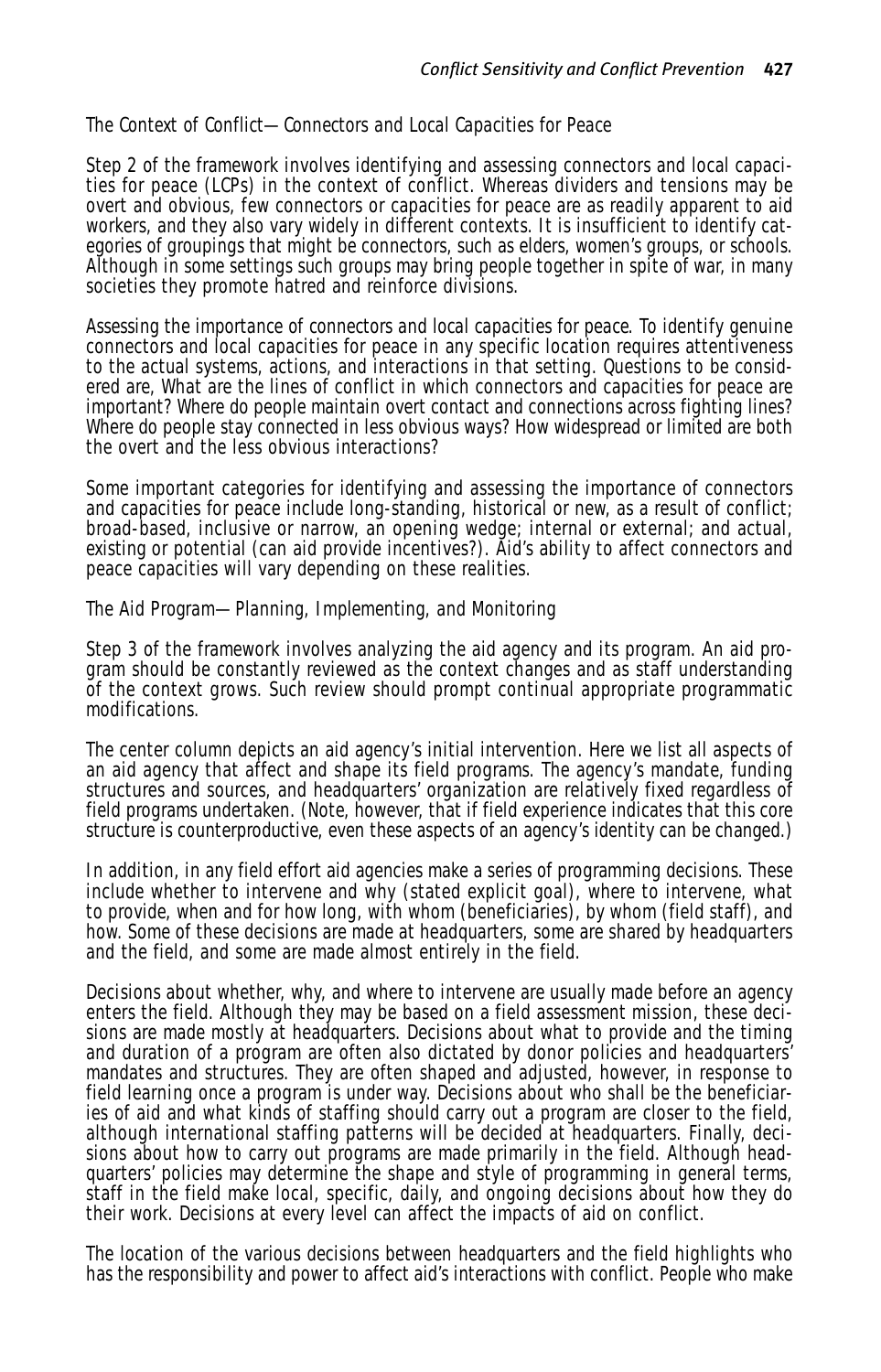decisions at headquarters are responsible for the way their choices play out in the field. If the decisions have negative impacts, those individuals should assume responsibility. Likewise, people at the field level bear the responsibility and have options for determining how their choices affect conflict. Although the chain of decision making is connected, individuals at each level always have options and latitude to ensure that their part of the process does less harm and more good. The entire system may not be changeable, but a thoughtful individual can adapt his or her part of the program to have a more positive effect.

Step 3 in the framework involves identifying the characteristics of an aid program according to the categories outlined and relating them to the analysis of the context (dividers or connectors) to anticipate how each programmatic choice will affect the context. For example, programmers should ask, Will a decision about staffing reinforce any division or tension we have identified? Will it feed into war interests? Or will it lessen tension? Can it support capacities for peace and connectors?

If staffing choices are seen as reinforcing divisions and tensions, it is time to consider the range of staffing options (options columns). Programmers should ask, How else can we staff this program? What about the number of staff? What types of people might we hire (men, women, all parties to the conflict, only one side, and soon)? What are the possible ways of working (paid staff, reliance on volunteers, working through government agencies, and the like)? Given what we understand about the divisions and tensions in this situation, how will each option affect them?

If the answer to reinforcing connectors is "no," one goes to the options column and considers all of the alternatives for staffing that might also build on and support connectors and capacities for peace. Programmers should ask, What do we know about local capacities and connectors? Can we devise a staffing pattern that will do the job and at the same time reinforce or reward a capacity or a connector?

The dynamic feedback elements of the framework require that each programming decision be checked through the two sides (dividers/tensions and connectors/LCPs). If staffing is adjusted to be sure tensions are not being made worse, the adjustment should also be tested against the connectors side of the framework. Programmers should ask, Is this the best we can do in terms of staffing choices not to feed tensions and at the same time support connectors? If not, is there another option?

Similarly, if an option is found that reinforces connectors, programmers should recheck to see whether there is any way it will inadvertently reinforce a tension. If so, what other options exist?

The process is less complicated than it sounds. Once an aid provider has internalized the idea of dividers/tensions and capacities/connectors, she or he will always view choices through these lenses. It will become second nature to think about the inadvertent side effects of programming decisions in the context of conflict. It will remain primary to ensure that the agency's mandate and programming purposes are achieved. Additionally, it will become natural to consider how to do so in ways that do not exacerbate intergroup tensions but that support and strengthen connections among people as they build a just and peaceful society.

In Chapter 3, we identified a range of types of dividers and connectors, including systems and institutions, attitudes and actions, values and interests, experiences, and symbols and occasions.

# **What a Framework Tool Does and Does Not Do**

A framework tool does three things. First, it identifies the *categories* of information that have been found to be the most important in affecting the way aid interacts conflict. Second, it *organizes* that information. Third, it highlights *relationships* among the categories and allows one to anticipate likely outcomes of alternative programming decisions.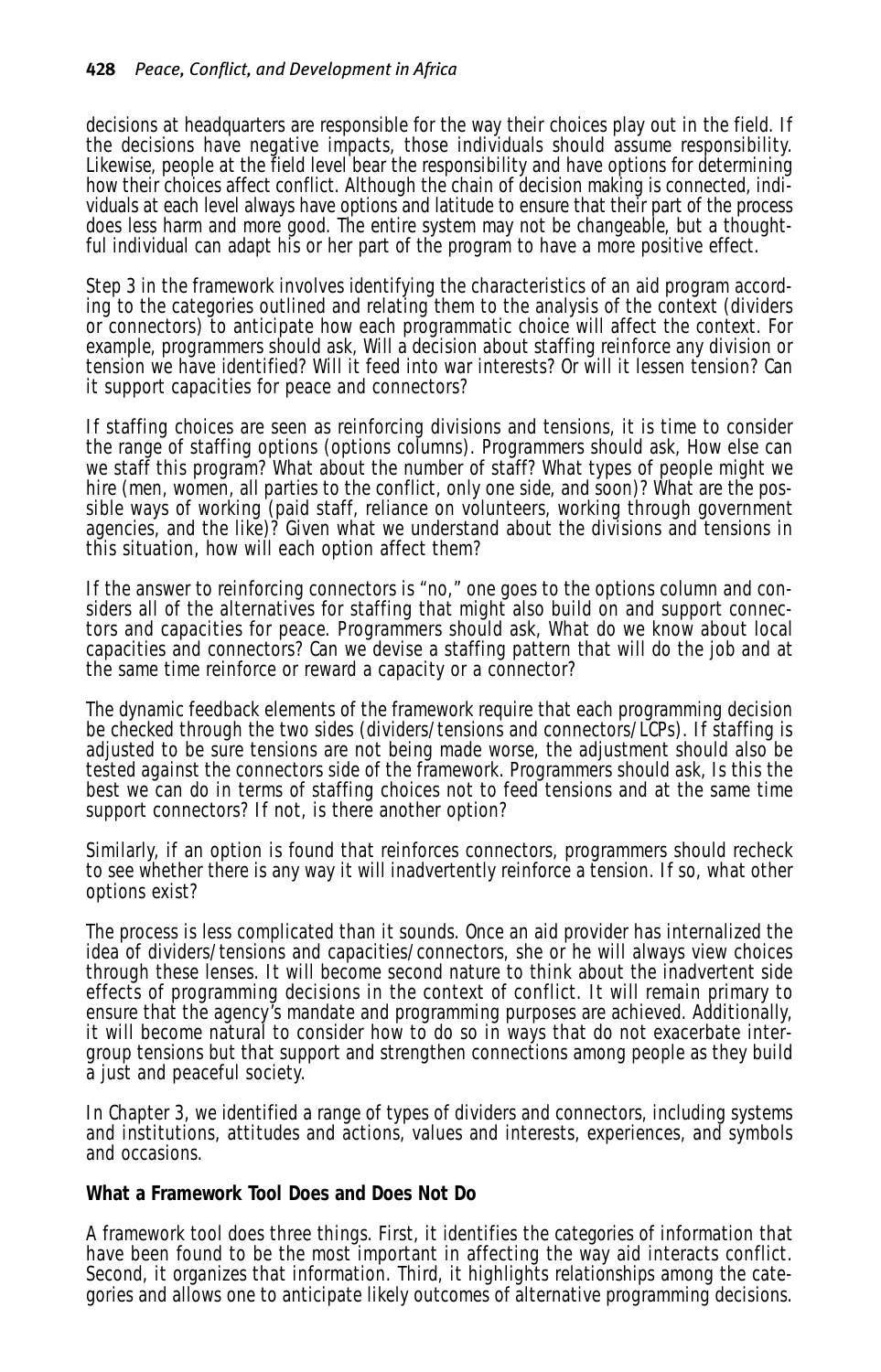This facilitates an assessment of whether the anticipated impact is the best one available and if not allows an examination of options and alternatives to improve the impact.

A framework does not prescribe actions. It does not interpret events and factors for aid workers. It does not tell them what to do.

This tool, as with all tools, depends on its users' skill for its effect. But as is also true of all tools, a skilled worker can do better work with a good tool than without it.

### *How Much One Needs to Know to Use the Framework*

It is important to begin any program design with an awareness of the context of conflict, including dividers and tensions and connectors and capacities for peace. Aid workers, however, will never know all of these aspects in detail and will certainly not know them when a program begins. Fortunately, they do not need to know everything at first.

They *do* need to be aware that some tensions are deep-seated whereas others are superficial, that aid itself can create new sources of tension if care is not taken to identify divisions in the society, that in all situations people stay connected through a range of factors that offer opportunities for aid support. With these three simple ideas and the motivation to look for and understand dividers and connectors, aid workers can design more effective programs.

Oddly experience shows that people with long-standing knowledge of an area of conflict may not be in the best position to identify these elements and assess their importance. People who know "too much" often become mired in the complexities of the situation (which are real) and therefore lack sufficient distance to see opportunities for change. They see the present situation as inevitable. They often believe solutions can come only from outside, from external political actors. They can miss opportunities for local grassroots actions that support—and sometimes lead—political action.

#### *Dynamic, Not Static*

Earlier we emphasized the dynamic, iterative process of using the framework. It is also important to realize that a context of conflict is in constant change. Today's dividers may be tomorrow's connectors (as, for example, the common experience of war). New connectors may appear; new tensions may also appear. War itself often produces local capacities for peace. Aid workers should keep the categories in mind and be alert to change. They should regularly fill in the framework because using it can help to identify and highlight changes in reality—and in understanding—over time, which are important for effective programming.

In Part 2 of this book the framework is applied to six representative case examples of aid programming in conflict settings. These and other cases first illuminated the ways aid and conflict interact. We include them here both to illustrate how these ways emerged from varying realities and to demonstrate how the analytical framework can help us to understand the dynamic interactions of aid and conflict.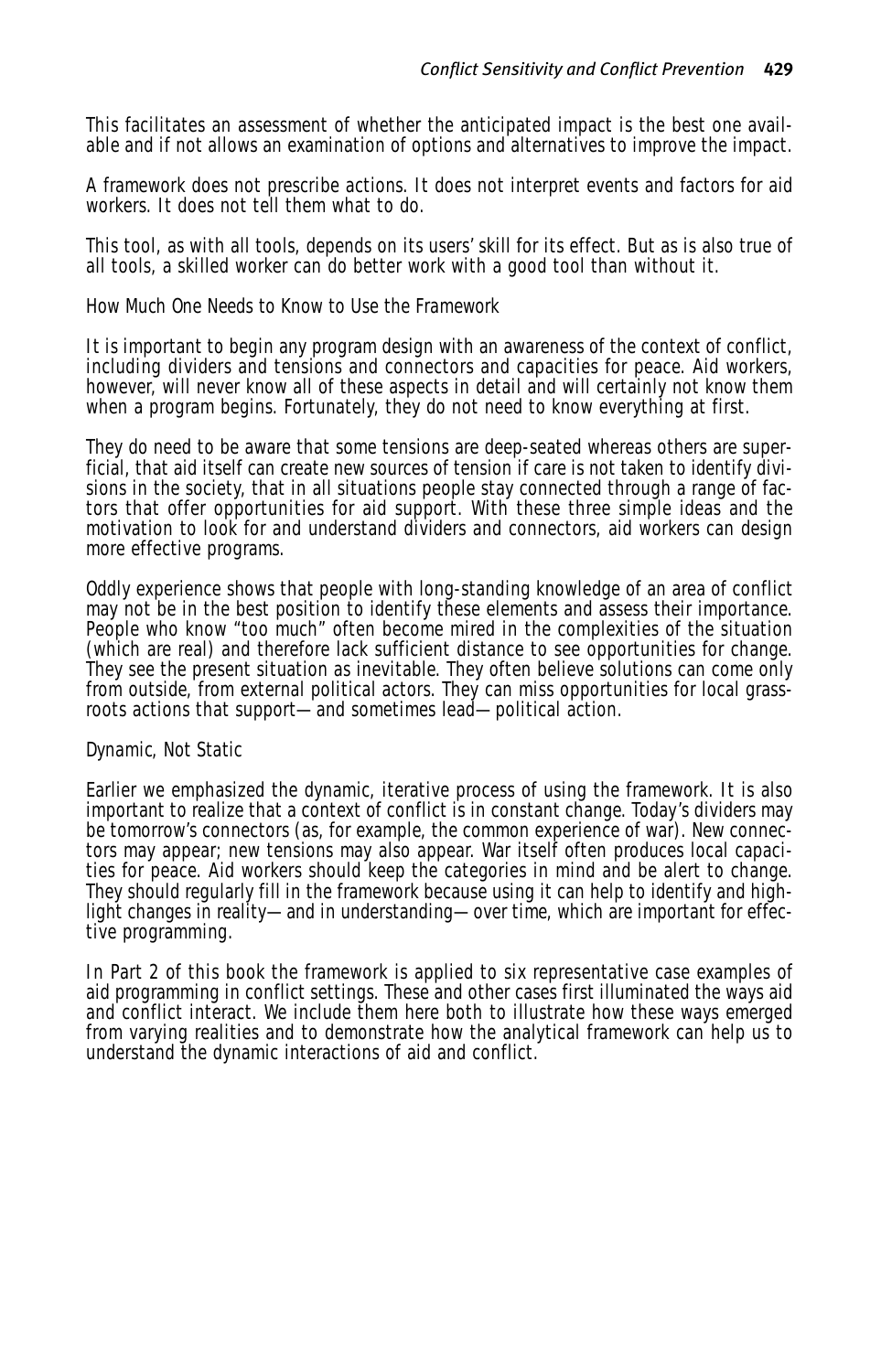# **WHAT IS THE AID FOR PEACE APPROACH FOR CONFLICT ZONES?**

*Thania Paffenholz* Excerpted from Thania Paffenholz, 'Third-Generation PCIA: Introducing the Aid for Peace Approach', Berghof Research Center for Constructive Conflict Management, 2005

# **3.1. Objectives**

The Aid for Peace approach is a multi-purpose and -level process that can be used for development and peace interventions. Its objectives are to support users

- to plan new, or assess and evaluate existing, intervention designs in such a way that they:
	- will reduce the risks caused by violent conflict
	- will reduce the possibility of unintended negative effects on the conflict dynamics — will enhance the intervention's contribution to peacebuilding
- to develop a conflict and peace monitoring system, or integrate the conflict and peace lens into standard planning, monitoring and evaluation procedures
- to assess the success or failure of peace processes on the macro level

# **3.2 The Basic Model**

The essence of the Aid for Peace approach is a basic model that focuses on the needs for peacebuilding in a given country or area, tailors the intervention's objectives and activities to these needs through identifying the peacebuilding relevance and through developing peace and conflict result-chains and indicators for understanding the effects of an intervention on conflict and peacebuilding. From the basic model, separate modules for planning, assessment and evaluation purposes have been developed focussing on peace or aid interventions.

The Aid for Peace approach is not exclusive: Within its different modules, it builds in and combines the most important methods and tools in the fields of peacebuilding, evaluation and planning that stem from the previous PCIA and other debates. During the process the user also gets to know when, how and for what types of projects, programmes or policy interventions to best use what kinds of methodologies and tools.

I consider the Aid for Peace approach a major breakthrough, since it achieves an explicit connection between the conditions in a specific conflict context (peacebuilding needs), the peacebuilding goal of an intervention (relevance) and the actual effects of the intervention's activities on peace and conflict.

# **3.3 Areas of Application**

The Aid for Peace approach can be applied

- for peace as well as aid programmes, and other interventions with different objectives than peacebuilding
- by a broad range of different actors (local and international, governmental and nongovernmental, peace and aid donors, agencies and communities)
- For all levels of interventions (policy, programme, project)
- for different purposes (planning, assessment, evaluation)

# *3.3.1 Working in Conflict Zones with the Objective of "Peacebuilding"*

This refers to all interventions directly aimed at contributing to peacebuilding, such as peace, reconciliation or democratisation projects, programmes or policies. Here the project planning is already designed to fulfil the purpose of peacebuilding. The reasons for using the Aid for Peace approach are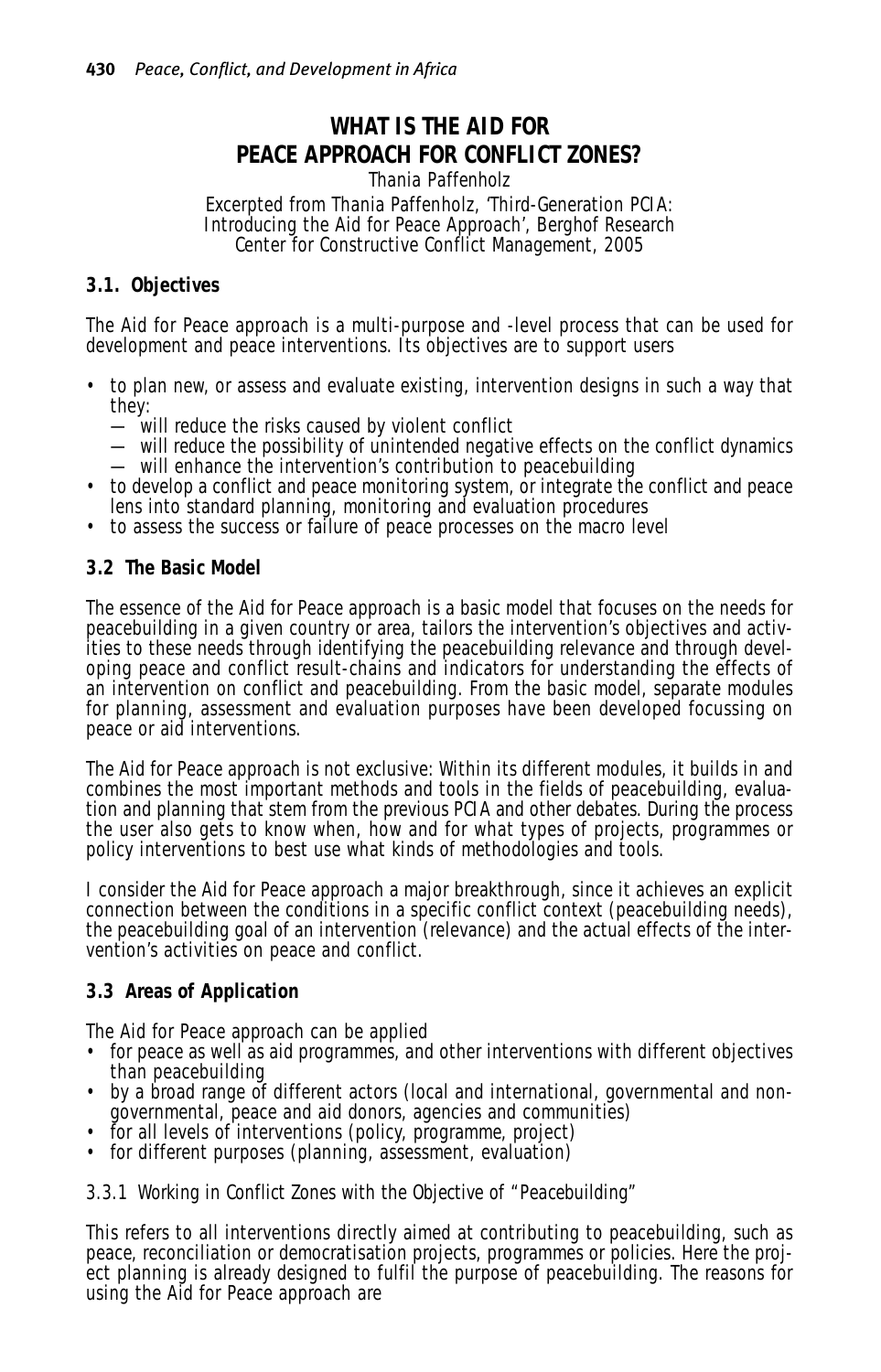- to ensure the relevance of the intervention in terms of peacebuilding
- to monitor, assess and, ultimately, improve the effects of the intervention on peacebuilding while avoiding risks and problems caused by violent conflict by engaging in a systematic planning, assessment and evaluation process.

# *3.3.2 Working in Conflict Zones with Other Objectives*

This refers to all interventions that have objectives such as development (water, health, agriculture), security reform, or humanitarian work. The goal of development interventions is to contribute to the development of a country or region. The reason for applying the Aid for Peace approach is to reduce the risks the intervention will encounter in the violent conflict situation, ensuring that the intervention will not have an unintended negative effect on the conflict dynamics, and increasing the chance that it will also contribute to peacebuilding.

Interventions aimed at enhancing democracy and good governance can fall in both categories (peace or other objectives), depending on their specific objectives.

# **3.4 Development of the Approach**

The Planning and Assessment for Conflict Zones project that led to the Aid for Peace approach was first started in 2000 on the basis of previous research done by Luc Reychler on Conflict Impact Assessment Systems (CIAS) (Reychler 1999). Subsequently, the Aid for Peace approach was developed by myself in cooperation with Luc Reychler building on

- the further development of the debates on PCIA, "do no harm" and conflict sensitivity
- the debate on evaluation of peacebuilding interventions
- social science research on policy analysis and evaluation (Patton 1997, Rossi et al. 1999, Bussmann et al. 1998)
- the debate on evaluation of aid interventions in the OECD, the World Bank and the Active Learning Network for Accountability and Performance in Humanitarian Action (ALNAP)
- methods of participatory planning for aid and peace interventions (European Commission 2002, Action Evaluation Research Institute (AEPRO), Aria Group)
- field experience, testing and training

Field testing and training was done in cooperation with the Center for Peace Research and Strategic Studies and the Field Diplomacy Initiative in Leuven, Belgium, with both donors and aid agencies looking into various aspects of the assessment or planning process in conflict zones (2001: Rwanda; 2002: Bosnia, Burundi, South Africa, Nigeria, Angola, and Nepal; 2003: Angola, Sri Lanka, South Kivu, and Nepal). In addition, a threeday training module was developed and tested during 2003 and 2004 both with headquarters and field staff of a number of aid and peace donors and agencies.

# **EVALUATING CONFLICT PREVENTION AND PEACEBUILDING ACTIVITIES: FACTSHEET 2008**

*Organisation for Economic Co-operation and Development* Excerpted from Organisation for Economic Co-operation and Development, 'Evaluating Conflict Prevention and Peacebuilding Activities: Factsheet 2008'

# **Evaluating Conflict Prevention and Peacebuilding Activities**

When violent conflict breaks out, development is derailed and the human, societal and financial costs are high. With an increasing share of aid resources being allocated to conflict prevention and peacebuilding interventions, there is a growing interest amongst the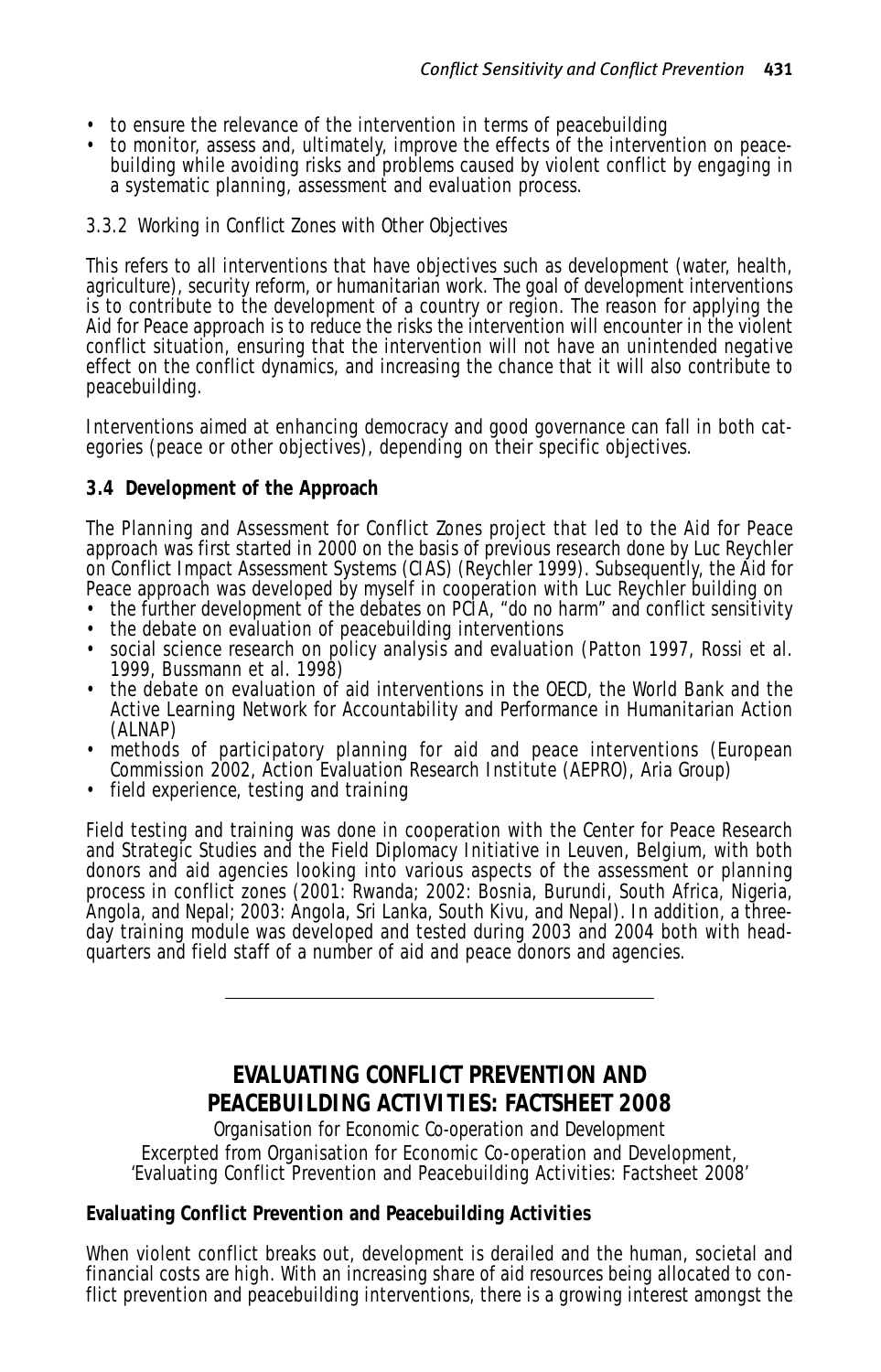donor community to learn what works, what does not work and why. Still, there is also recognition of the obstacles faced by those undertaking evaluations in conflict settings. Assessing and demonstrating the impacts of work in this field remains a challenge.

In response to this challenge, two networks of the OECD-DAC, working on conflict and on evaluation, initiated a process to develop guidance on evaluating conflict prevention and peacebuilding activities. Improved evaluation practice will enable systematic learning, which will in turn enhance the effectiveness of donor investments. It will assist experts and implementing organisations in improving the quality of conflict prevention and peacebuilding work and thereby contribute to preventing violent conflicts and securing the pre-conditions for sustainable development.

# *Why Is Guidance Needed?*

Evaluating conflict prevention and peacebuilding activities poses unique challenges. For instance, work 'in' and 'on' conflict involves activities that differ from well established development operations and takes place in highly politicized environments. Access to reliable data is scarce and misinformation is rife. The evaluation process itself may have unintended consequences by influencing the behavior of conflict protagonists. Because of these and other obstacles, guidance is needed to help improve evaluation techniques in this rapidly evolving field.

# *Why Preventing Conflict and Building Peace Is Important*

The World Health Organisation estimates that each year about 700,000 people are killed by violence or die in armed conflicts around the world. Hundreds of thousands more are displaced from their homes or die from the hunger and poverty that so often follow armed conflicts.1 In addition to the 17 major armed conflicts currently raging2 violence affects people in many countries all over the world.

Not only is the human cost of conflict devastating but its impacts on political, social and economic development are profound. The benefits of development assistance can be reversed by violent conflict, which is not only an accompaniment of poverty but is one of its main causes.

With the presence of open conflict in a country, economic growth declines an average of 2.2% per year.<sup>3</sup> The approximate cost of a "typical" civil war, measured by lost GDP and reduced human health, has been estimated at between US \$4 and \$54 billion.4 Worldwide military spending per year has reached approximately \$1204 billion.<sup>5</sup>

Meanwhile, in 2006 OECD member countries spent about \$6 billion on peace work, through official development assistance and the funding of UN peacekeeping missions.6

# **What Are Conflict Prevention and Peacebuilding?**

The terms conflict prevention and peacebuilding are used in this guidance as a fastdeveloping field that covers four broad areas of intervention: equitable socio-economic development, good governance, the reform of security and justice institutions and truth and reconciliation processes. Conflict prevention activities share the goal of averting the outbreak of violence. Peacebuilding work focuses on reducing or ending violent conflict and/or promoting a culture of peace. A few examples, amongst many, of activities that would benefit from this guidance include police training in human rights, bias reduction education, land dispute mediations, or a road construction project involving opposing groups. An indicative list of work themes within these four areas is detailed below.<sup>7</sup>

# **What Is Evaluation?**

Evaluation assesses the merit and worth of an activity. It offers a systematic and objective appraisal of **relevance, effectiveness, impact, sustainability** and **efficiency**. This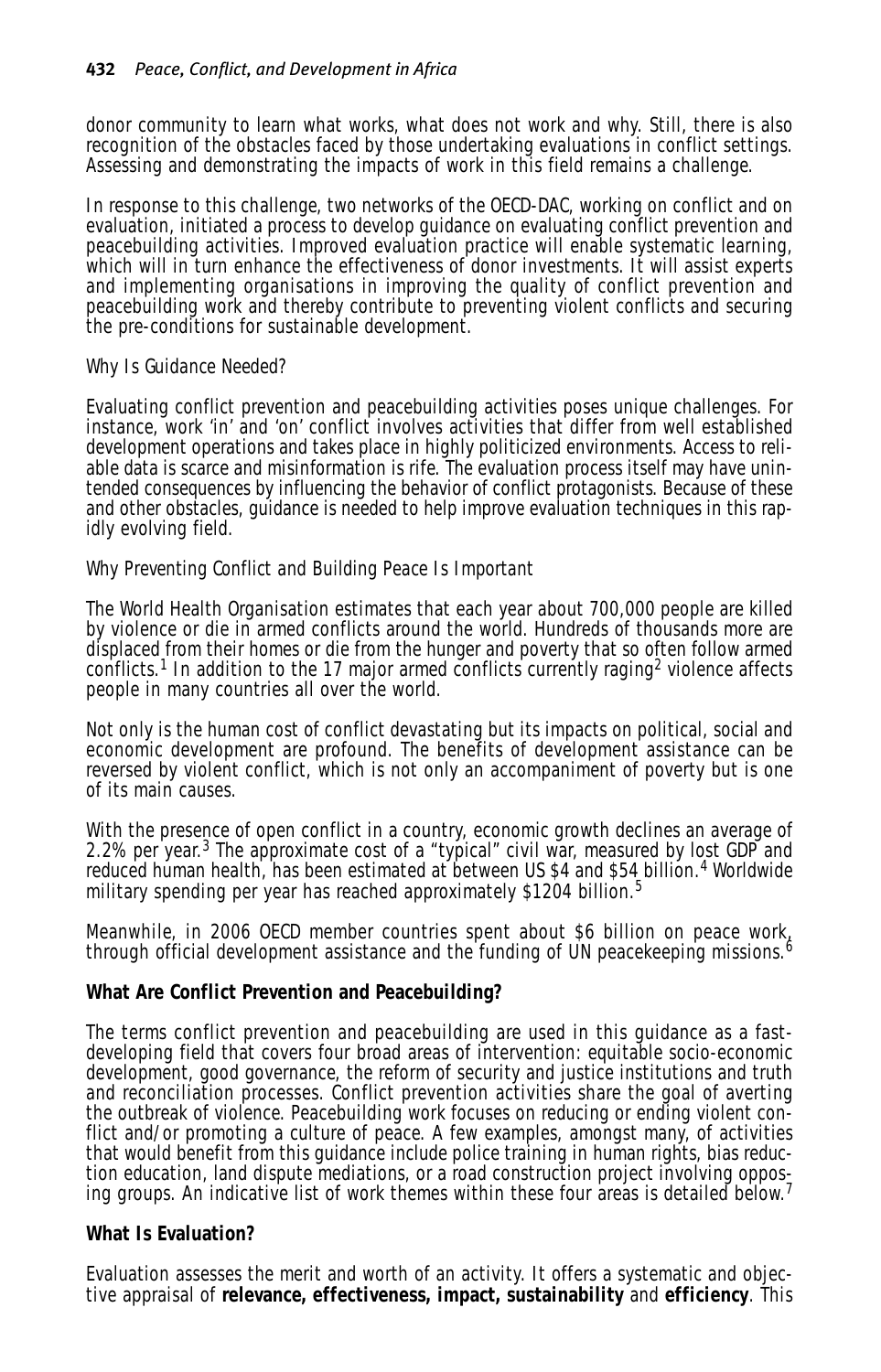learning process helps ascertain the quality of policies and programmes, enhance performance, identify good practices and define appropriate standards. Strong evaluations not only help ensure accountability and achievement of outcomes, but can lead to more effective peacebuilding and conflict prevention policies and programmes.

Key questions for evaluating conflict prevention and peacebuilding activities and policies include:

- **RELEVANCE:** Does the intervention relate in a meaningful way to current, key driving factors of the (potential) conflict? Are the assumptions or theory of change on which the activity is based logical or sensible in this context at this time? Are outputs consistent with the objectives of reducing or preventing conflict?
- **EFFICIENCY:** Are/were activities cost efficient? Is this the most efficient way to contribute to peace? Compare costs: what a war would have cost had it happened vs. the cost of this particular approach to prevention.
- **IMPACT:** What happened as a result of the conflict prevention and peacebuilding activity? Why? What were the positive and negatives changes produced, directly or indirectly, intended or unintended? In this field, the focus may be on impacts on the conflict: how did the intervention impact key conflict actors or affect on-going conflictcreating or peace-promoting factors?
- **EFFECTIVENESS:** To what extent were the objectives achieved? What factors contributed to achievements?
- **SUSTAINABILITY:** Will benefits be maintained after donor support has ended? Has the intervention addressed the role of "spoilers" (those who benefit from on-going conflict) or attempted to engage the "hard-to-reach" (combatants, extremists, men, etc.)? Do locals have ownership of the activity or programme, where possible? Have durable, long-term processes, structures and institutions for peacebuilding been created?
- **COHERENCE:** How does the activity relate to other policy instruments (trade, migration, diplomacy, military)? Are different efforts undermining each other? What are the costs or impacts of coordination?

# **Who Is This Guidance For?**

This guidance is designed to fit the intersecting needs of practitioners in conflict prevention and peacebuilding, who may have limited familiarity with evaluation practices, and evaluators, who may have limited experience with evaluating conflict prevention and peacebuilding work. It has been developed for donor policy staff and desk officers, at headquarters and in the field, responsible for conflict prevention and peacebuilding programmes, policies, and projects; and for evaluation managers and consultants. The audience also includes non-governmental organisations (NGOs), international organisations, United Nations organisations and other development agencies working in conflict affected regions. In addition, this guidance will be relevant to practitioners in partner countries, partner governments and academics.

### **Guidance For Effectively Evaluating Conflict Prevention and Peacebuilding Activities Will:**

# **Support evaluators and those commissioning evaluations by:**

- providing more clarity on key emerging concepts in this field;
- suggesting techniques for the use of current and complete conflict analyses, to help strengthen evaluation of the relevance of activities in a particular conflict context;
- demonstrating the importance of assessing assumptions about how peace can be achieved (theories of change);
- stimulating critical thinking about, and strategies for, demonstrating impacts on key conflict and peace dynamics;
- specifying how the DAC Criteria for Evaluating Development Assistance can be adapted to this field;
- furnishing advice and principles on how to evaluate ethically and successfully in conflict environments; and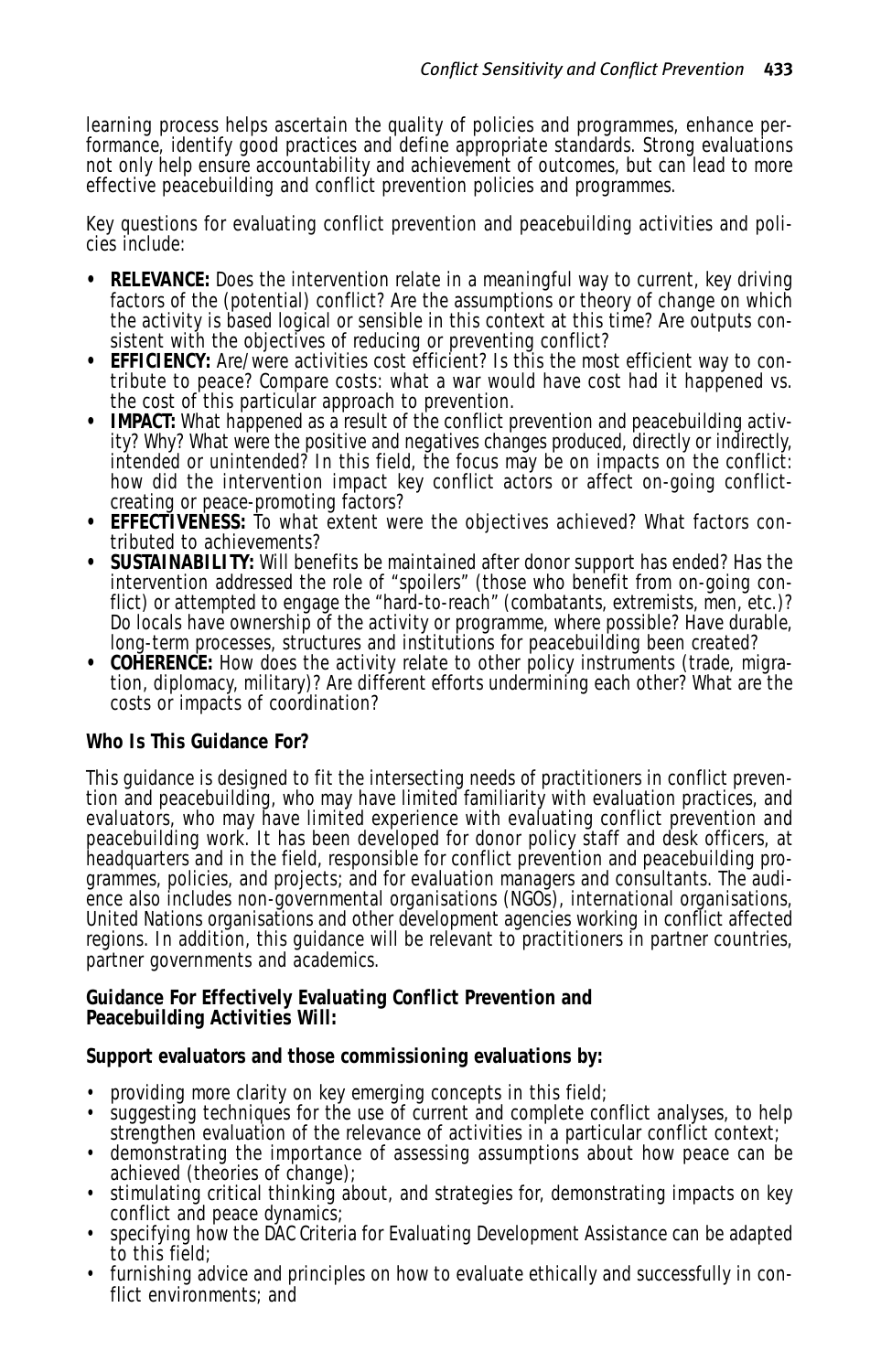• providing guidance on dealing with common problems in this field, including: contradictory and/or unavailable data; dangerous and rapidly evolving contexts; a lack of clearly defined objectives for these activities; a lack of consensus on effective strategies; and partner government involvement in the conflict.

# **Help conflict prevention and peacebuilding practitioners and policymakers by:**

- promoting the use of evaluation, as well as monitoring, as tools to improve learning and accountability, and ultimately enhance the effectiveness of conflict prevention and peacebuilding interventions;
- encouraging rigorous analysis and critical thinking about what actually contributes to peace and what does not;
- providing lessons about operational design, beyond those provided through audit and monitoring;
- helping to refine theories about the causes and dynamics of conflict, which will in turn lead to better designed interventions;
- providing specific tips on drafting Terms of Reference and picking effective teams for conflict, peace and security activity evaluations;
- supporting more strategic approaches that link programmes, policies and projects;
- promoting harmonisation of donor assistance; and
- encouraging coordination and coherence amongst the various government entities including security, military, trade, private, development, humanitarian, and peacebuilding fields.

# **Empower and protect citizens by:**

- reducing violence and suffering through more effective peacebuilding initiatives;
- improving accountability and transparency in both donor and recipient governments;
- promoting participation of local people to learn about and have a say in conflict prevention and peacebuilding work, particularly among women and marginalised groups (based upon a full analysis of stakeholders and their objectives); and
- enhancing development effectiveness of tax money spent on donor-funded conflict prevention and peacebuilding activities.

# **TOWARD A CONFLICT SENSITIVE POVERTY REDUCTION STRATEGY**

*World Bank*

Excerpted from World Bank, 'Toward a Conflict Sensitive Poverty Reduction Strategy: Lessons from a Retrospective Analysis', Report no. 32587, Washington, D.C., 2005, 7–17

# **Summary**

Building on a retrospective analysis of the poverty reduction strategy (PRS) experience in nine conflict-affected countries<sup>1</sup>—Bosnia-Herzegovina (BIH), Burundi, Cambodia, Chad, Georgia, Nepal, Rwanda, Sierra Leone, and Sri Lanka,<sup>2</sup> this report aims to determine how the causes and consequences of violent conflict can best be addressed within a country's poverty reduction program. The purpose is to provide lessons and guidance on how to increase the conflict sensitivity of the PRSP, which has become the primary tool in nearly 60 low-income countries for articulating a vision for growth and poverty reduction. The analysis identifies the main conflict challenges that have affected the nine countries in the sample; examines how the PRSPs took these conflict factors into account in developing their strategies for growth and poverty reduction; and attempts to draw lessons based on the findings. The analysis does not cover assessment of resource allo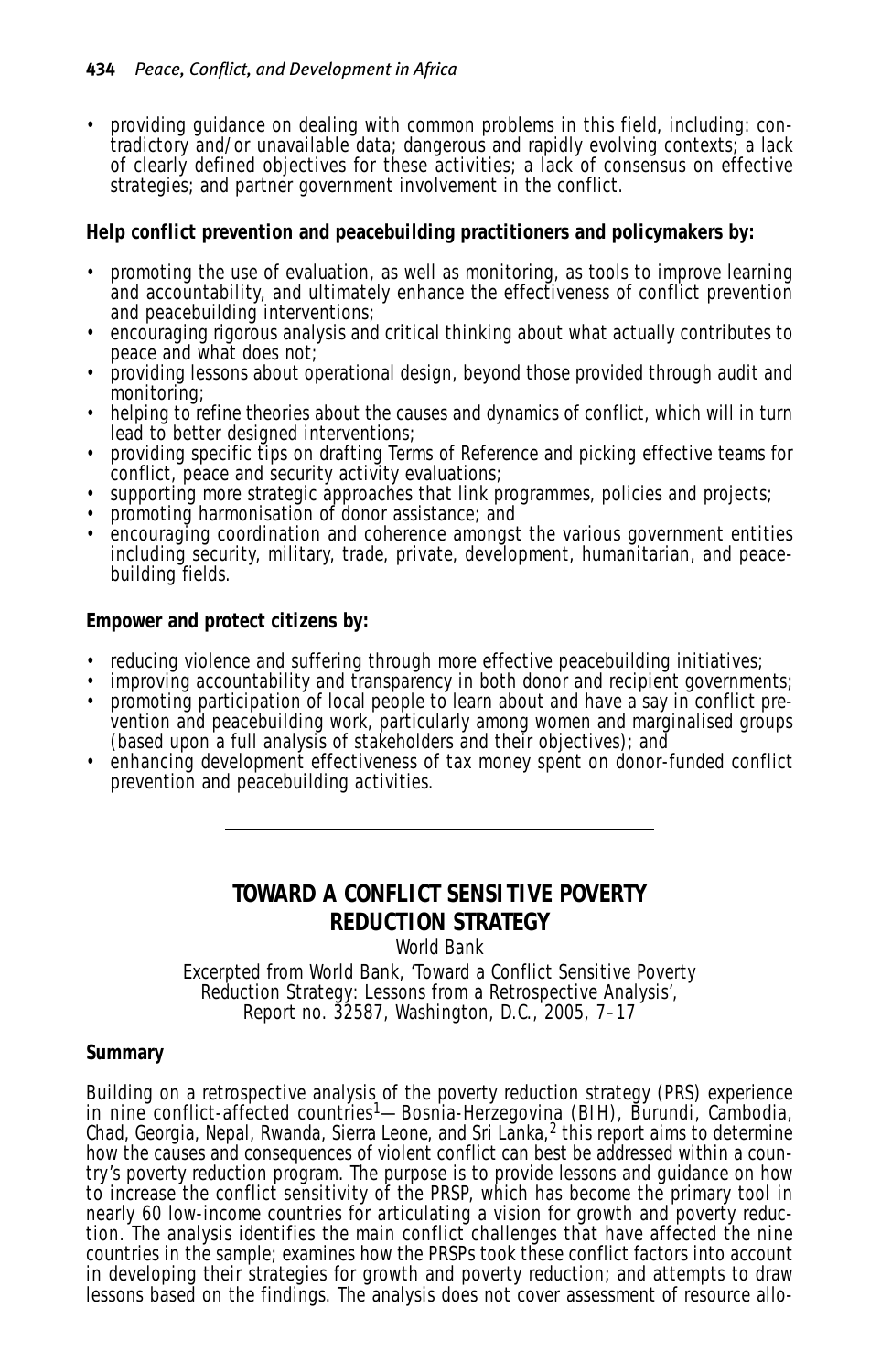cation, budget or implementation because of uneven data and implementation time line between the nine cases.

# **Interrelationship between Conflict and Poverty**

The analysis is based on the recognition that conflict and poverty are closely interrelated. Empirical evidence shows that poorer countries are more likely to experience violent conflict, while conflict-affected countries tend to experience higher levels of poverty. Violent conflict results in the destruction of economic and human capital. A country emerging from conflict is faced with damaged physical infrastructure, scarce employment opportunities, reduced foreign investment, and increased capital flight. In addition, conflict increases military expenditures, which diverts resources from public and social spending, and erodes the government's ability to collect taxes and manage revenues, thus undermining post-conflict recovery. This situation is worsened by weak governing institutions, which are often unable to implement policy and uphold the rule of law. Conflict often contributes to poor-quality education, inadequate social service delivery, and high levels of brain-drain. The intersection of these factors increases both the depth of poverty and the risk of conflict being reignited.

Viewed from the other direction, although poverty itself is neither a necessary nor a sufficient condition for conflict, poverty factors increase the likelihood of violent conflict in three main ways. First, a combination of poverty and unequal income levels tends to result in many people, particularly young men, who can be easily mobilized and recruited to armed groups. Second, weak and undemocratic governance structures, usually present in poor countries, are often incapable of preventing the onset of violence by peaceful means. Third, if a country with a large poor population is endowed with significant natural resources, rebel organizations are able to raise finances and galvanize public resentment against perceived or real injustices.

The interrelationship between conflict and poverty is often affected by group-based inequalities, i.e., those that develop between and among distinct social groups on the basis of their ethnic, social, regional, or other characteristics. These horizontal inequalities may serve to escalate conflict into violence when ethnicity is politicized and social capital, defined as associations within and between groups in a society, is distorted via the strengthening of intra-group bonds at the cost of weakening ties between groups.

# **Findings and Lessons Learned**

The analysis identified several factors of conflict<sup>3</sup> that were present to varying degrees in all nine countries. These factors constitute challenges related to governance; economic performance; in-country regional disparities; social divisions along ethnic, religious or clan lines; access to land and resources; militarized society; and external factors such as subregional politics, refugee flows, and the influence of the Diaspora.4 The following section discusses the extent to which different aspects of the PRS process—participation, poverty diagnostic, policy actions, institutional arrangements and donor behavior—were sensitive to conflict and seeks to understand what facilitated or hindered conflict sensitivity in each of these aspects. The report suggests ways to strengthen their sensitivity to conflict.

# *Participation5*

- In countries with traditions of limited public participation, and relative to their starting point, engagement with populations on poverty issues through the PRS process opened up space for greater inclusion and domestic accountability.
- PRS formulation generally took place in environments of low state capacity and legitimacy with weak links among political power, bureaucracy, and conflict-affected populations. Prospects for the PRSP becoming a vehicle for stabilization increased where the government demonstrated that poverty reduction initiatives were for the benefit of all citizens.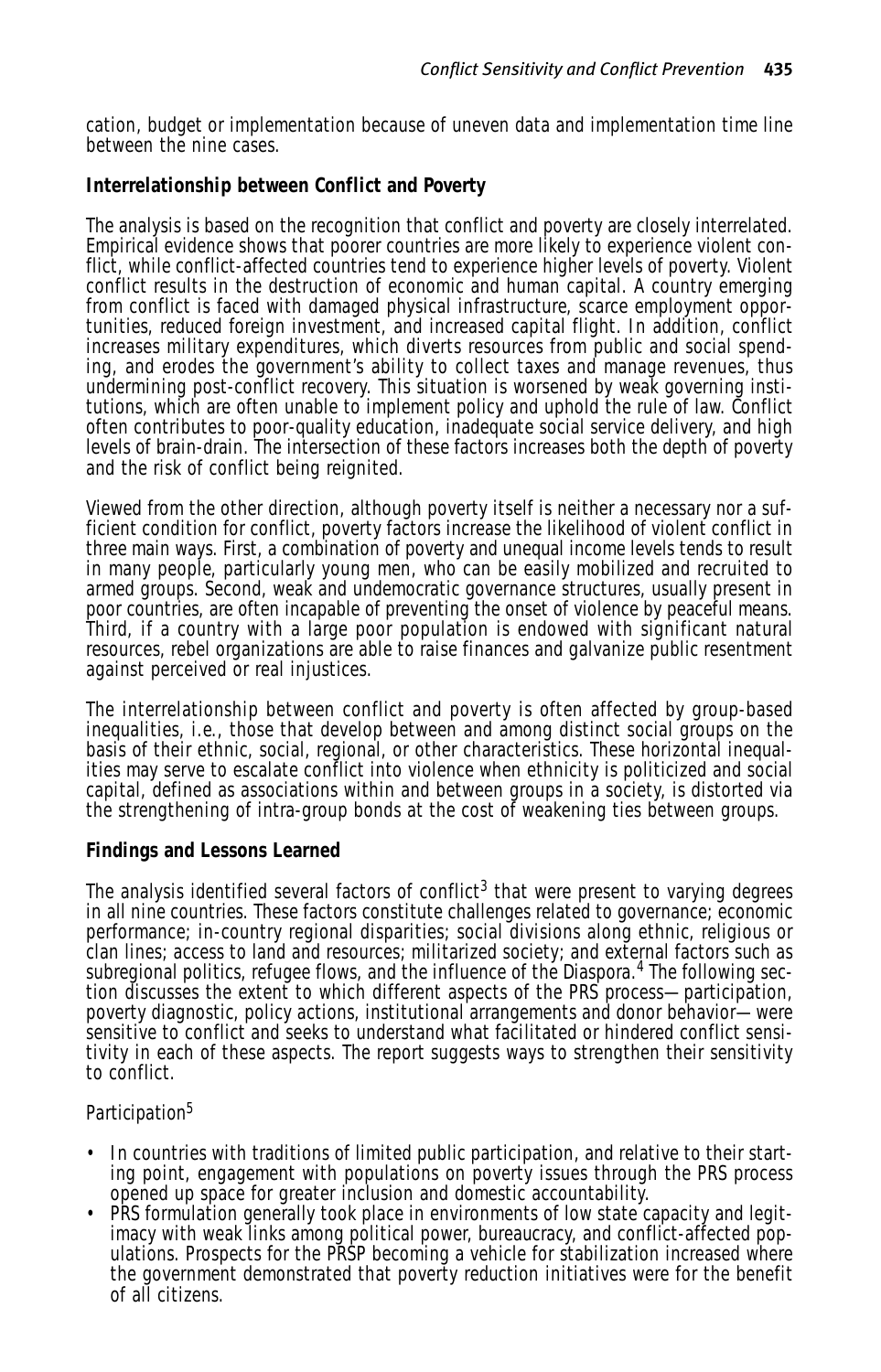- Limited effort was made during the PRS process to diversify the means and geographic span of communication with conflict-affected groups on PRS goals.
- Managing expectations was addressed most effectively through institutionalized dialogue between conflict-affected groups and the policy level. Efforts were less successful where the participatory process was misperceived to be a one-time consultation exercise with no impact at the policy level.

Poverty Reduction Strategies are expected to be built upon a country-owned development model supported by principles of broad and deep stakeholder participation, domestic  $accountability<sub>0</sub>$  and social inclusion. These principles have special relevance for conflictaffected societies, where transparent policymaking and attention to inequality are likely to be limited during and immediately following periods of violence. Expectations of what can be achieved in such circumstances therefore need to be tempered with realism, while conflicting parties begin to build trust and a mutual desire for poverty reduction in the country as a whole.

The case studies revealed conditions that posed obstacles to participation, but they also reflected the use of a variety of approaches which were seen as positive steps towards civil society engagement. Countries concentrated their participation efforts largely at the *national* level. *Local government and community level* participation was generally weaker, although the Rwanda case highlighted conflict mitigation mechanisms in participatory rural appraisals at the *cellule*-level7, thereby rooting participation in traditional processes.

Weakened institutions and social divisions in conflict-affected countries often resulted in authorities relying more heavily on peace accords and *donor support* to jump-start development and social cohesion. Participation was generally defined as engagement with *civil society organizations* (CSOs), whose ability to engage depended on their level of economic literacy and ability to represent constituents. In postconflict Bosnia and Herzegovina, a leading NGO stated: "For the first time, citizens have been asked to express their opinions directly through public debates. [The PRSP] has thus presented unique opportunities not only for improving the lives of the poor […], but for empowering citizens to take part in the creation of future BiH priority actions and policies."<sup>8</sup>

The following capacity limitations were also discerned on the part of *governments* managing the PRS process: limited in-country experience with the country-driven model, a lack of know-how for engaging with unstable areas, and a belief that the PRSP was a technocratic exercise undertaken to fulfill donor requirements. On occasion, the PRSP lacked the ownership at the highest level of government needed to sustain dialogue with civil society.

#### Conflict Sensitivity of the Participatory Process

Given the diverse range of country settings, there was considerable variation in the recognition of conflict factors in participatory processes, and therefore in the extent to which these could be considered conflict sensitive. The potential for the PRSP to become a vehicle for stabilization depended on the government's ability and commitment to involve broad communities of stakeholders, and to demonstrate that poverty reduction is for all citizens, irrespective of ethnicity, religion, or region.

In PRSP *formulation*, Bosnia-Herzegovina and Rwanda employed participatory processes that specifically addressed the re-integration of war-affected groups. The Rwanda PRS *implementation* process was reinforced by a well-structured approach to consultations; which were consciously used to include war-affected groups and prevent further outbreaks of violence. In other countries, the participatory process was partially sensitive to conflict factors, but was not implemented in conflict-affected areas of the country.

A crucial component of participation was the extent to which communications were used strategically to engage conflict-affected populations. Authorities in Bosnia-Herzegovina, Rwanda, and Sierra Leone, for example, promoted participation of marginalized and war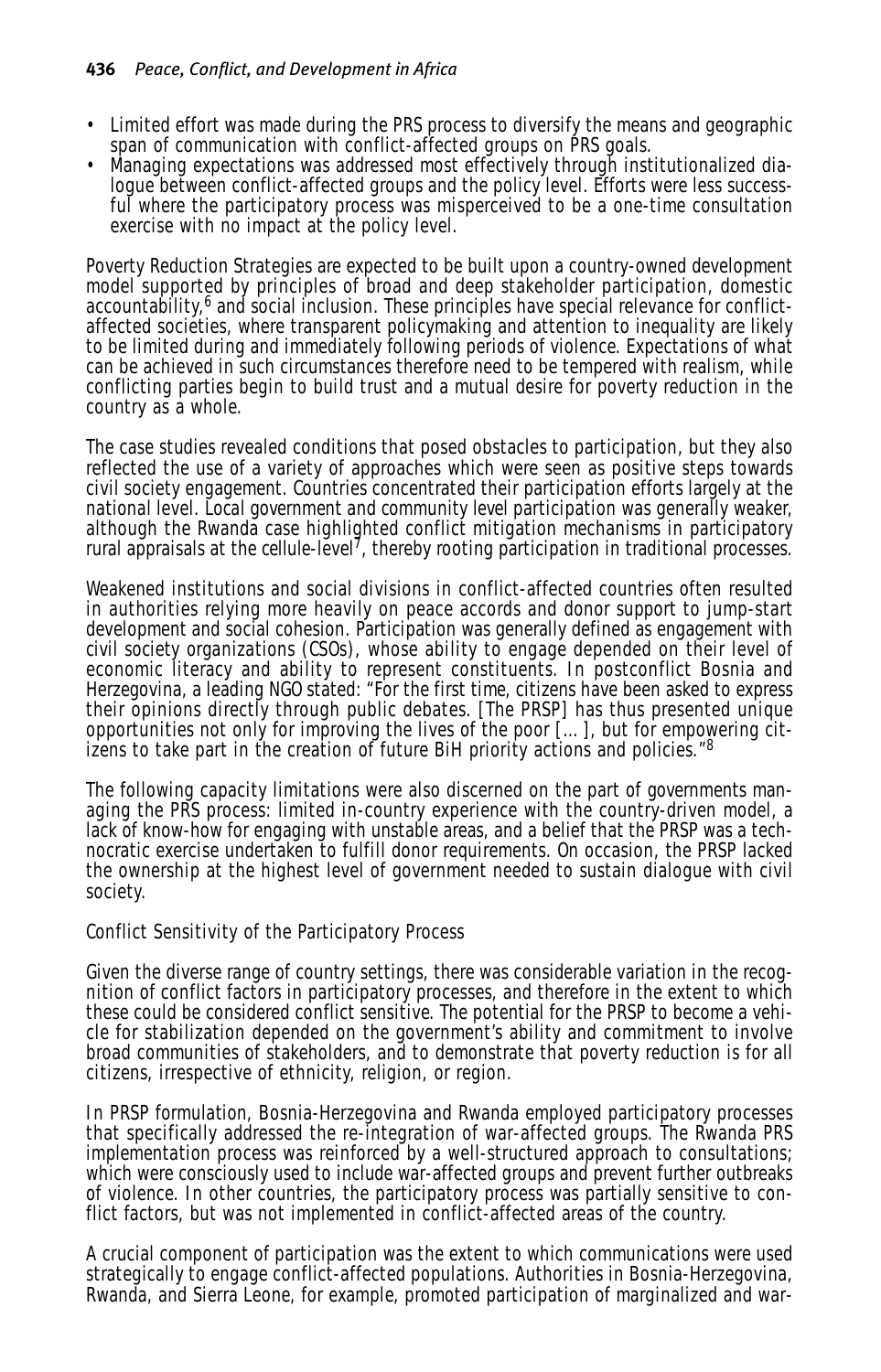affected groups through print and radio media. There was generally limited effort to provide documentation in languages other than English,<sup>9</sup> including ethnic minority languages, or in formats accessible to illiterate audiences. Another aspect of communication related to the management of expectations, so that exchanges with the population could promote stability and mitigate a recurrence of violence. The Bosnia-Herzegovina, Georgia, and Rwanda strategies considered the PRSP to be a vehicle for social cohesion, and appear to have done this effectively, while in other cases participation was misperceived to be a one-time consultation exercise with little potential for impact at the policy level.

PRS participatory processes could be more conflict sensitive if:

- country ownership is manifested through the explicit inclusion of war-affected groups in socioeconomic and policy dialogue;
- each country finds its own formula for collaboration and reconciliation—it cannot be imported:<sup>10</sup>
- trust in the authorities is built through respect for laws on freedom of association and access to information, and when reconciliation commissions and ombudsmen are seen to administer justice in an equitable manner;
- traditional—potentially conflict-mitigating—mechanisms are used to ensure communication and collaboration between and among groups;  $11$
- parliaments are strengthened in order to carry out PRS oversight and constituency representation more effectively, especially for conflict-affected groups;
- governments and partners capitalize on the energy and outreach of youth, especially where youth groups tend to be marginalized and at risk for recruitment;
- media and strategic communications are used to disseminate information on the PRS to remote and conflict-affected communities, and more importantly, to channel feedback to policy levels, thereby enhancing the voice of those most affected by conflict; and
- capacity building for domestic accountability and post-conflict participation processes is promoted and supported by partners.

# *Poverty Diagnostic*

- Poverty diagnostics presented a multi-dimensional view of poverty that recognized not only the income dimension but also social, human, and structural dimensions of poverty.
- Conflict issues were considered in the poverty diagnostic, but the discussion of the manifestations of conflict were not the result of systematic conflict analysis; there were only limited efforts to explore how factors of conflict and poverty drive each other.
- Genuine political constraints prevented governments from explicitly addressing povertyconflict linkages.
- Lack of capacity and paucity of up-to-date socioeconomic information were the major practical constraints to the poverty diagnostic.

The PRSP is expected to present a comprehensive diagnostic that sets out the determinants of poverty as a basis for developing a suitable program of actions. Conflict-affected countries would benefit by going beyond assessing traditional structural-based poverty to develop an in-depth understanding of conflict-induced poverty. This will contribute to the development of a conflict-sensitive poverty diagnostic which in turn will influence the formation of conflict-sensitive policy actions.

Most governments in the sample put forward a multi-dimensional view of poverty that recognizes the social, human, and structural dimensions of poverty in addition to the income dimension. In direct consultations, poor people also stressed the multi-dimensional nature of poverty affecting their lives. In these countries, in addition to the structural poverty factors that afflict many developing countries, poverty manifests itself in new ways due to the devastation of physical, human, and social capital. The PRSPs in conflict-affected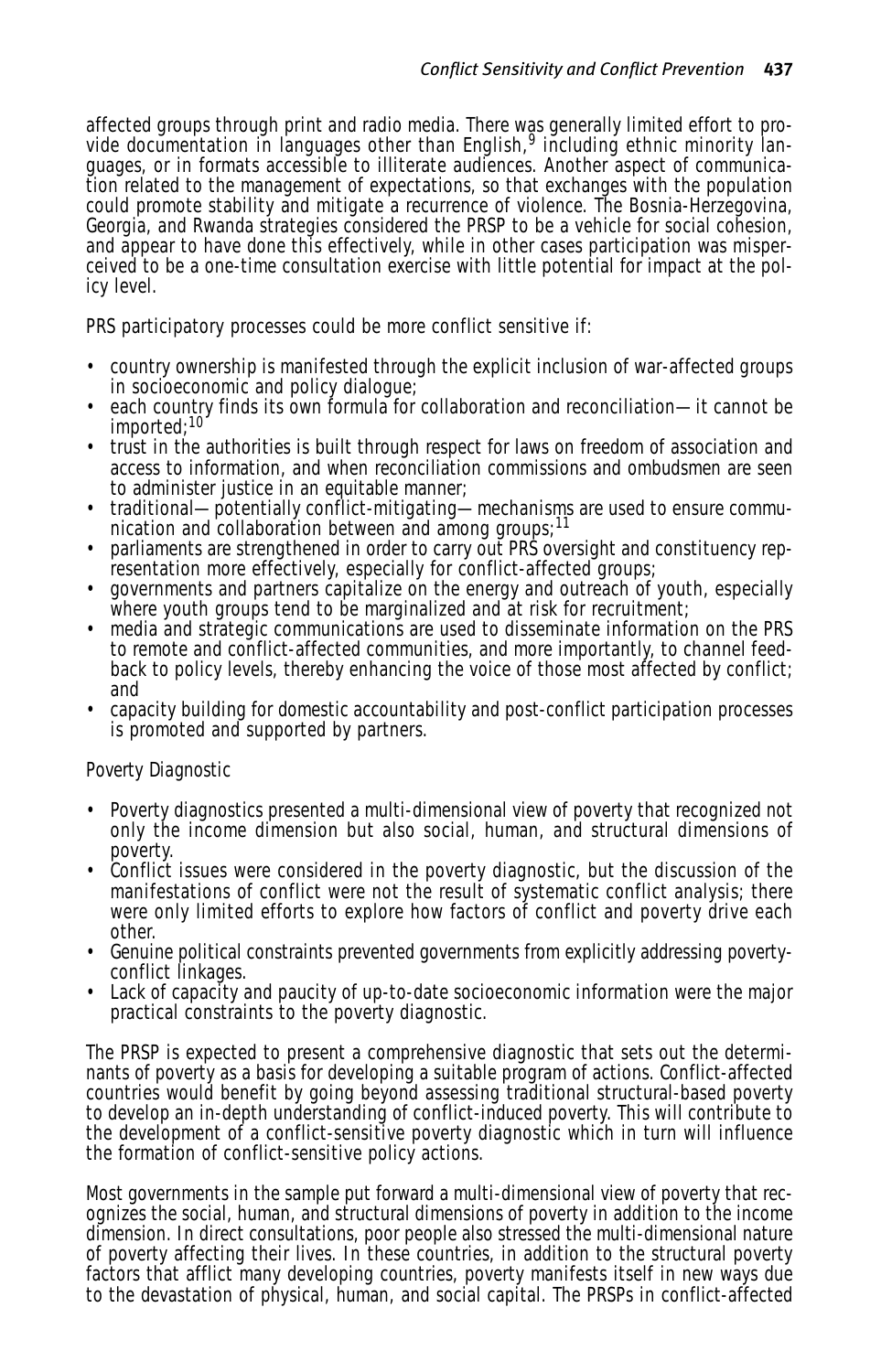countries would benefit by the recognition of these specificities of conflict-induced poverty in their poverty diagnostic.

Evidence from the poverty diagnostics across the nine cases demonstrate that the diagnostics considered aspects of conflict. Burundi and Sierra Leone (I-PRSP), and Rwanda, Nepal, Sri Lanka, and Chad (PRSP) considered conflict issues to some degree in their poverty diagnostic, and recognized the interaction between conflict issues and poverty. The ramifications of their being conflict-affected, however, were not informed by any systematic conflict analysis and there was limited effort to explore precisely how factors of conflict and poverty drive each other.

While lack of a conflict analysis certainly weakens a comprehensive understanding of conflict and poverty, it seems that some governments faced genuine political and practical constraints that prevented them from explicitly addressing poverty-conflict linkages. On the political front, some countries suffered from the vestiges of violent conflict and tried to rebuild trust between groups, which made it politically untenable and insensitive to discuss conflict factors in the poverty diagnostic. In terms of practical constraints, weak capacity and the lack of recent and comprehensive socioeconomic data undermined the government's ability to undertake effective poverty analysis, particularly if it was recently emerging from war. Countries that were further removed in time from violent conflict were better able to conduct reliable poverty surveys due to internal security, the presence of international organizations and even international peacekeeping forces in some cases, internal capacity strengthened by external assistance, and ongoing reconciliation efforts.

In some cases, the poverty diagnostic benefited from qualitative and quantitative data collected by humanitarian agencies and NGOs that were active in the conflict-affected regions of a country. However, sometimes data generated by humanitarian agencies were viewed with suspicion by the government because they tended to depict poverty in ways which were contrary to the profile the governments wished to project.

As governments prepare a poverty diagnostic, donors can contribute by building capacity, providing technical support, and assisting in the development of methodologies like participatory poverty assessments (PPAs) suited to conflict environments. A welldeveloped poverty diagnostic that is sensitive to conflict factors could, in turn, influence the prioritization of policy actions.

Poverty diagnostics could be more conflict sensitive if they:

- focus on a discussion of conflict-induced poverty;
- systematically integrate conflict analysis tools with poverty diagnostics, i.e. go beyond cognizance of conflict factors by undertaking systematic analysis of the interrelationship of poverty, poor governance, and marginalization;
- collect data with the support of donors that can provide technical expertise and support capacity building;
- combine quantitative and qualitative approaches (needs assessments, PPAs) to better cover the non-income dimensions of poverty;
- use data collected by humanitarian agencies and NGOs that operate in the conflictaffected regions of a country; and
- draw from expertise of humanitarian agencies, NGOs, or donors to develop proxy indicators that provide a reliable picture of conflict-related poverty.

# *Policy Actions*

- The PRSPs of all nine countries included policy actions or programs that sought to deal with the consequences of violent conflict. The sample displayed great variation in range and scope, with countries just out of war giving the most attention to such actions.
- Security issues were considered important by most of the countries, but actions tended not to be part of an integrated security strategy.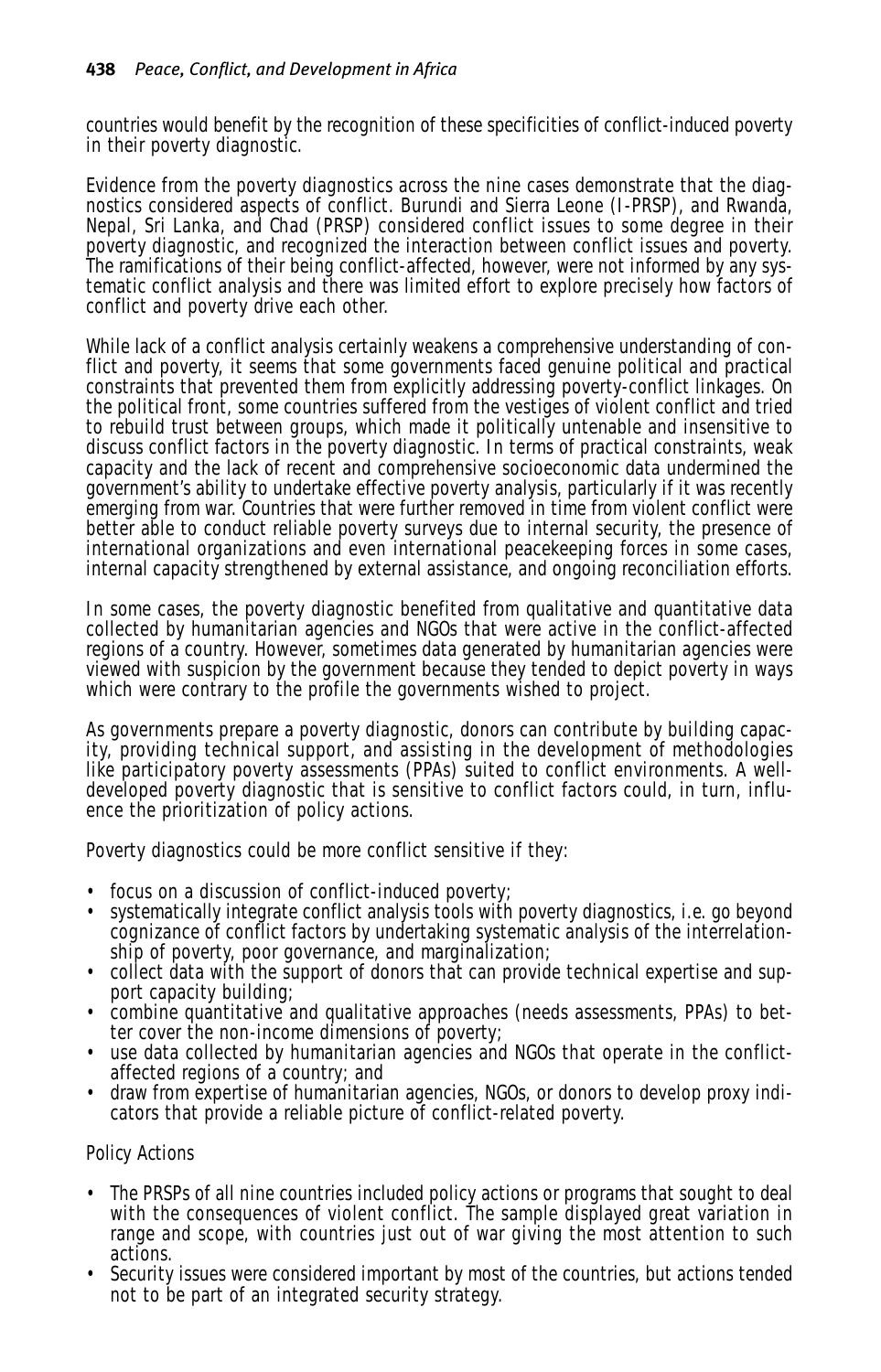- In several of the countries, policy actions were clearly informed by knowledge about conflict; but overall, the conflict sensitivity of policy actions was constrained by a weak contextual analysis of conflict factors and their link to poverty.
- The countries showed little systematic attempt to address sources of conflict through policy actions. They also showed little systematic attempt to consider the potential impact of the policy actions on the conflict situation.

# Analysis of Context

None of the sample countries appear to have used systematic analysis of conflict as a method to guide the selection, prioritization, or content of policy actions. However, knowledge about conflict was applied to some degree in several cases. The Chad PRSP, for example, included a macroeconomic analysis that gave attention to conflict factors such as oil revenue management and diversification to non-oil sector productivity, and provided a basis for appropriate action.

Weak contextual analysis made it difficult to determine how programs should be prioritized and sequenced. In one I-PRSP, the policy actions covered the entire gamut of wartorn recovery needs. Individually, the proposed activities made sense, but there were too many to be taken seriously, and they were considered too vague to have much impact.

Getting the analysis right is crucial for the efficacy of an action program. There was a tendency in several of the PRSPs to frame complex problems, such as criminalization of the economy and resulting insecurity, as a purely technical issue rather than as one that is intimately linked to insecurity more widely, and to the quality of governance and the potential for escalating conflict. A problem as complex as criminalization of the economy cannot be addressed by simple technical solutions such as improving the tax administration or increasing the number of customs officers.

#### Addressing Consequences of Conflict

The PRSPs of all nine countries included policy actions designed to deal with the consequences of conflict. The Burundi I-PRSP aimed to address the challenges of transition from war to peace, and was framed as one of the tools to implement relevant parts of the Arusha peace agreement. The Sierra Leone government decided to tackle the effects of conflict first, and the top-priority in its I-PRSP was to improve the security situation by demobilizing ex-combatants and retraining the government security forces.

Improved security was a key concern in several other countries. In Chad, the PRSP proposed an action program to deal with land mines, disarmament, demobilization and reintegration of ex-combatants, and justice sector reform—but not as an integrated or operational strategy. The Cambodia NPRS<sup>12</sup> made explicit reference to the way land mines and unexploded ordinances (UXOs) contribute to poverty and inhibit poverty reduction efforts. It included plans to restructure security and reduce defense expenditures, and to disburse the funds on sectors such as health, education, agriculture, and rural development.

Several of the PRSPs considered the question of internally displaced people (IDPs) and refugees. The Bosnia-Herzegovina policy action program highlighted the fact that despite considerable progress, an estimated half of the 1995 caseload of IDPs remained reluctant or unable to return to their homes. The situation of internally displaced people was also addressed in the policy action programs in Sierra Leone, Burundi, and Georgia.

# Policy Actions and Conflict Prevention

To what extent did the policy actions attempt to address sources of conflict? There was a close thematic overlap between the conflict factors identified in the countries and the PRSP's policy actions because many of the factors affecting poverty and those affecting conflict are closely linked, but the linkages were not systematically explored. And while much of the planned action would contribute to preventing conflict if implemented,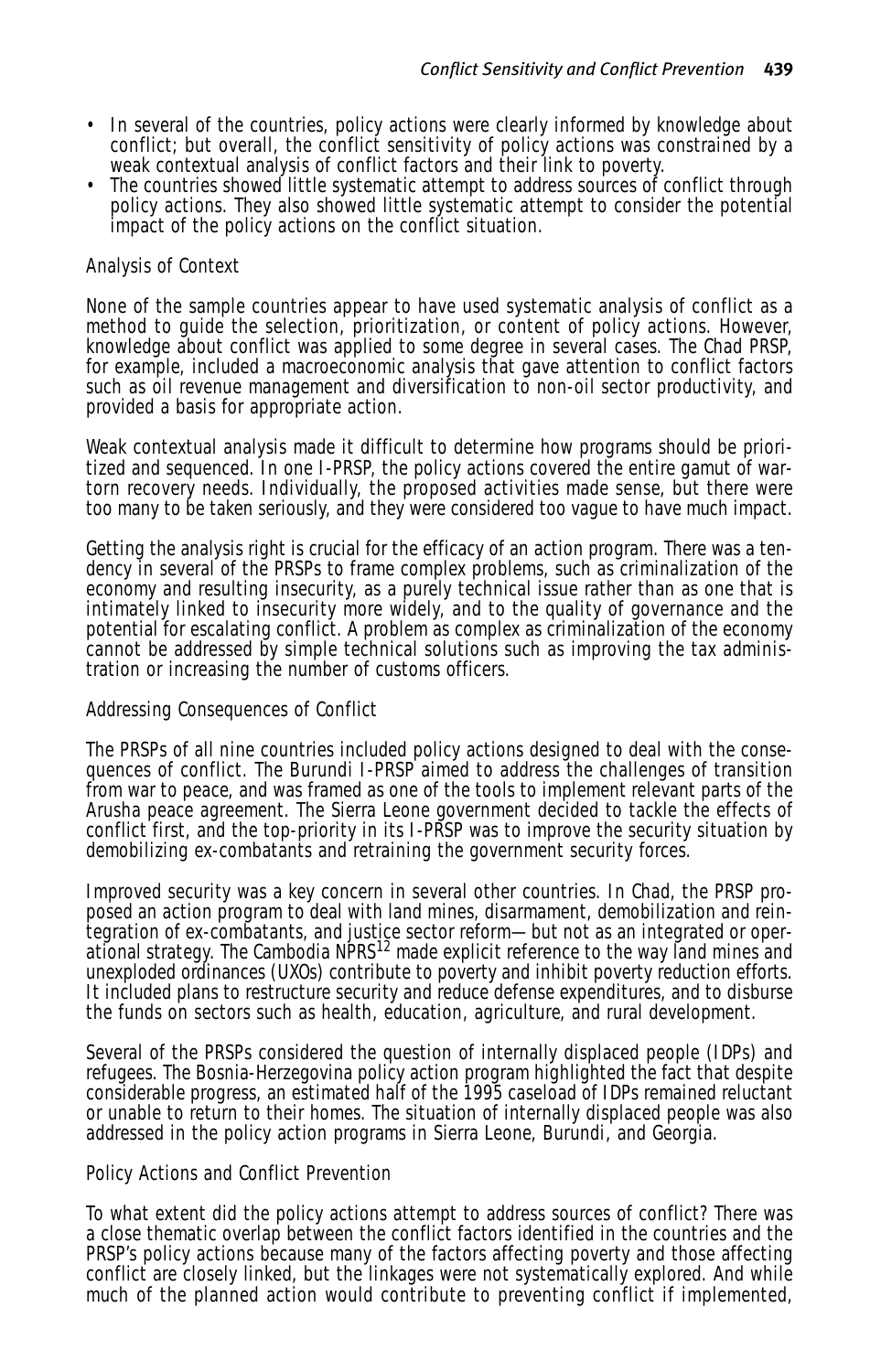despite not having been primarily designed for that purpose, there were also missed opportunities given the limited exploration of the linkages with conflict and consideration of those linkages in the design.

Characteristics of governance were identified among key conflict factors in all the country case studies. While most of the reviewed PRSPs did not explicitly recognize the governance-conflict link—some perhaps because it was politically impossible, and others because conflict did not figure in the analysis—a few did. The Rwanda PRSP promoted more inclusive political processes to improve relations between the government and citizens. The Cambodia NPRS promoted governance measures that would have contributed to reducing the chances for future conflict escalation; however, the actions necessary to support those measures, including development of the legal and regulatory framework, were never fully implemented.

Actions on economic development offer both positive and negative lessons on sensitivity to conflict. The Nepal PRSP, for example, placed strong emphasis on stimulating rural growth based on the recognition that growth previously had excluded large parts of the population from development. Given the strong linkage between the conflict and the underdevelopment of certain rural areas in Nepal, effective rural-oriented action could potentially contribute to de-escalate conflict if designed sensitively.

Policy actions could be more conflict sensitive if:

- selection, prioritization and content of the policy actions are systematically assessed through a conflict lens;
- strong contextual analysis includes identification of key conflict drivers and their interaction with poverty, and is an integral part of the poverty diagnostic;
- security issues are integrated into a cohesive strategy for improved governance of the security sector and linked with policy actions for economic opportunities;
- they assess and monitor the potential impacts of policy actions on the conflict dynamics;
- conflict impact assessments consider the effects of individual action programs as well as the potential impact of policies and strategies, for example, the distributional impacts of a growth strategy;
- they use innovative ways to consider politically sensitive issues such as ethnicity;
- they take account of volatile situations by providing flexible implementation options.

# *Institutional Arrangements*

- Some governments placed a high premium on developing institutional arrangements that considered conflict issues (ethnic or religious divisions, regional imbalances) by designing structures that either consciously ignored conflict factors or purposefully took them into account.
- Other governments made limited efforts to consider conflict issues, reinforcing beliefs that the establishment of pluralistic values was not a priority for the government.
- Even though institutional arrangements were relatively broad-based in design across the sample cases, not surprisingly perhaps, they showed mixed results in their level of devolution in PRSP preparation.
- In many cases, the PRS process has resulted in enhanced cooperation among sectors and ministries.
- Parallel peacebuilding processes in-country have influenced and been influenced by the PRS framework.

Institutional arrangements refer to formal structures and rules that determine the design and implementation of the PRSP. Given that the PRSP is the key policy document in some countries, the manner in which power is distributed through institutional arrangements, and the structure of relationships between government and nongovernment actors, can either reinforce the power imbalances that contributed to conflict or seek to redress them. By establishing inclusive and broad-based arrangements, it is likely that governments will be seen to recognize and perhaps even address con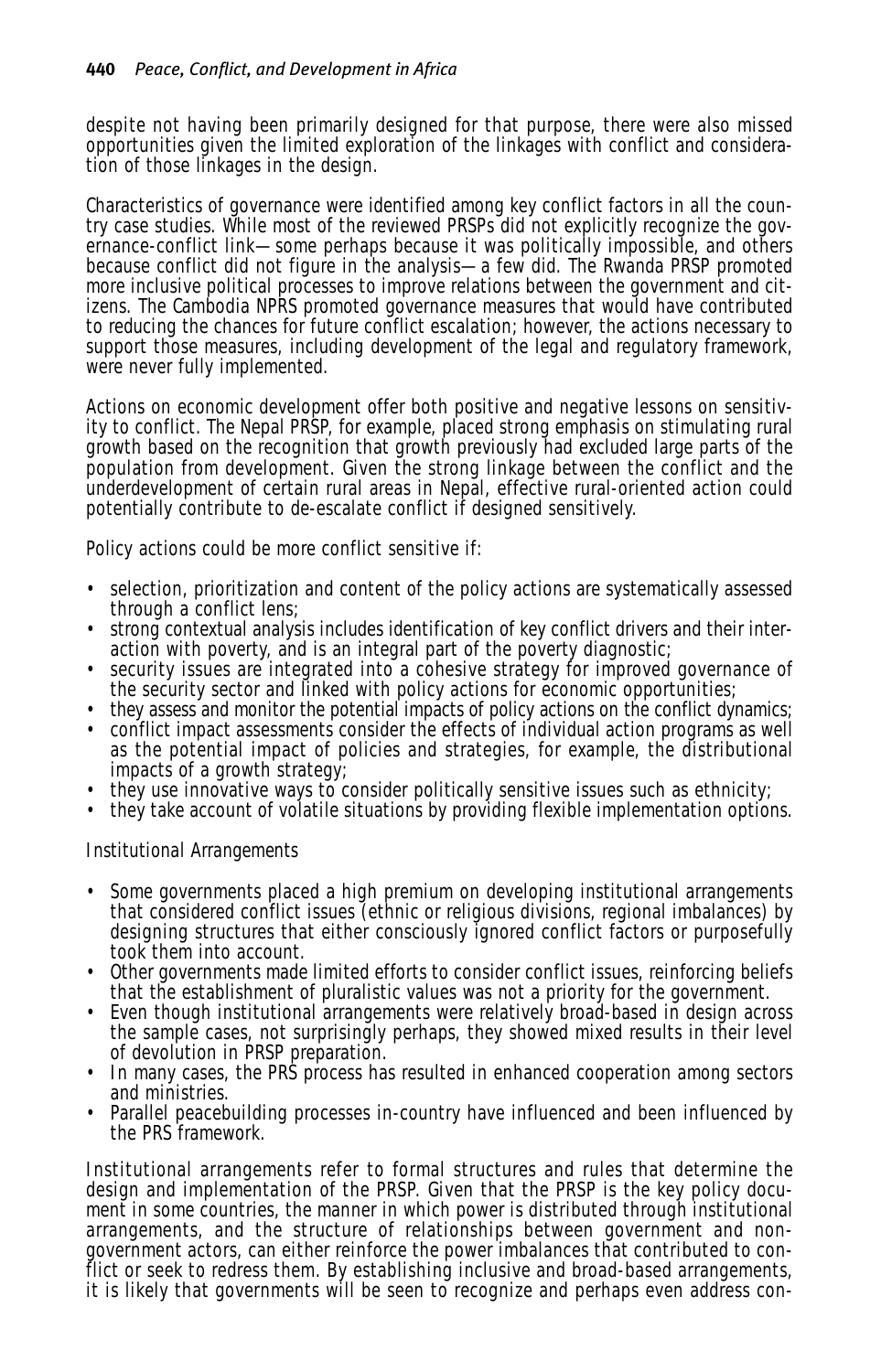flict factors related to exclusion, concentration of power, and the control of public assets by a single group.

The case studies found that some governments placed a high premium on developing these types of institutional arrangements for the PRS process, while others made limited efforts to consider conflict issues, including ethnic and religious divisions and regional imbalances, in their institutional arrangements. In turn, this reinforced beliefs among certain groups and regions that the re-establishment of pluralistic values was not a priority for the government. The analysis showed, however, that in a few cases, for example Bosnia and Sierra Leone, governments were cognizant of conflict issues and designed institutional arrangements that purposefully took them into account. Even if conflict fault lines were not reflected in the design of institutional arrangements, some governments, such as Rwanda, consciously decided against incorporating conflict factors in institutional arrangements because they believed that doing so would risk cementing the divides that had led to war.

The cases demonstrate that at least in design most institutional arrangements for the PRS process were relatively devolutionary, with different organs of government and NGOs being accorded specific responsibilities. The cases however showed mixed results on institutional arrangements being devolutionary during PRSP preparation, with the actual level of the influence and involvement of parliament, government bodies, NGOs etc., varying across the cases.

BiH is a best practice example of actions being taken to ensure that the PRSP reflected a nationwide consensus. Nepal is another excellent example of effort being devoted to eliciting opinions of local government in the eastern, central, and western provinces during I-PRSP preparations. The PRSP also highlights the country's desire for an increased role for local government in development planning.

Most governments made a good start by establishing comprehensive institutional arrangements for PRSP preparation. Since most cases are now in the early stages of implementation, it is neither appropriate nor possible at this point to make an informed judgment about how governments will follow through on their commitment to devolve their institutional arrangements, in terms of decisionmaking authority and resource allocations. Reluctance of governments to be inclusive in the implementation phase of the PRSPs could be counterproductive, since the success of the PRS process is predicated on institutional arrangements that devolve power and transfer the control of resources to lower levels of government.

PRSP principles envisage that collective responsibility will increase as cross-sector collaboration and coordination between the center and local governments improves. The case studies indicate that the PRS preparation process resulted in enhanced cooperation among sectors and ministries, and produced a strategic and mutually-beneficial outlook on the part of ministries. Going beyond the PRSP, parallel peace-related processes in a few cases have influenced and been influenced by the PRS framework and helped to strengthen intersectoral and inter-ministry relations. The PRSP has promoted the inclusion of povertyrelated issues into peacebuilding processes, and conversely reconciliation issues have been integrated into the PRSP—as seen in Rwanda and Nepal—resulting in both processes learning from each other.

Institutional arrangements could be more conflict sensitive if they:

- result from conscious design, with the incorporation of conflict factors;
- stress transparency and inclusion in design and implementation;
- reflect broad-based and inclusive formations, which can serve as important vehicles for cohesion and reconciliation;
- devolve power and transfer resources to support the implementation of PRSPs, particularly if the government is aware that if it does not follow through with their commitment of devolution, the institutional arrangements could collapse, with irreversible damage to both the PRS and the process of peace consolidation; and
- draw from ongoing peacebuilding processes and in turn strengthen them.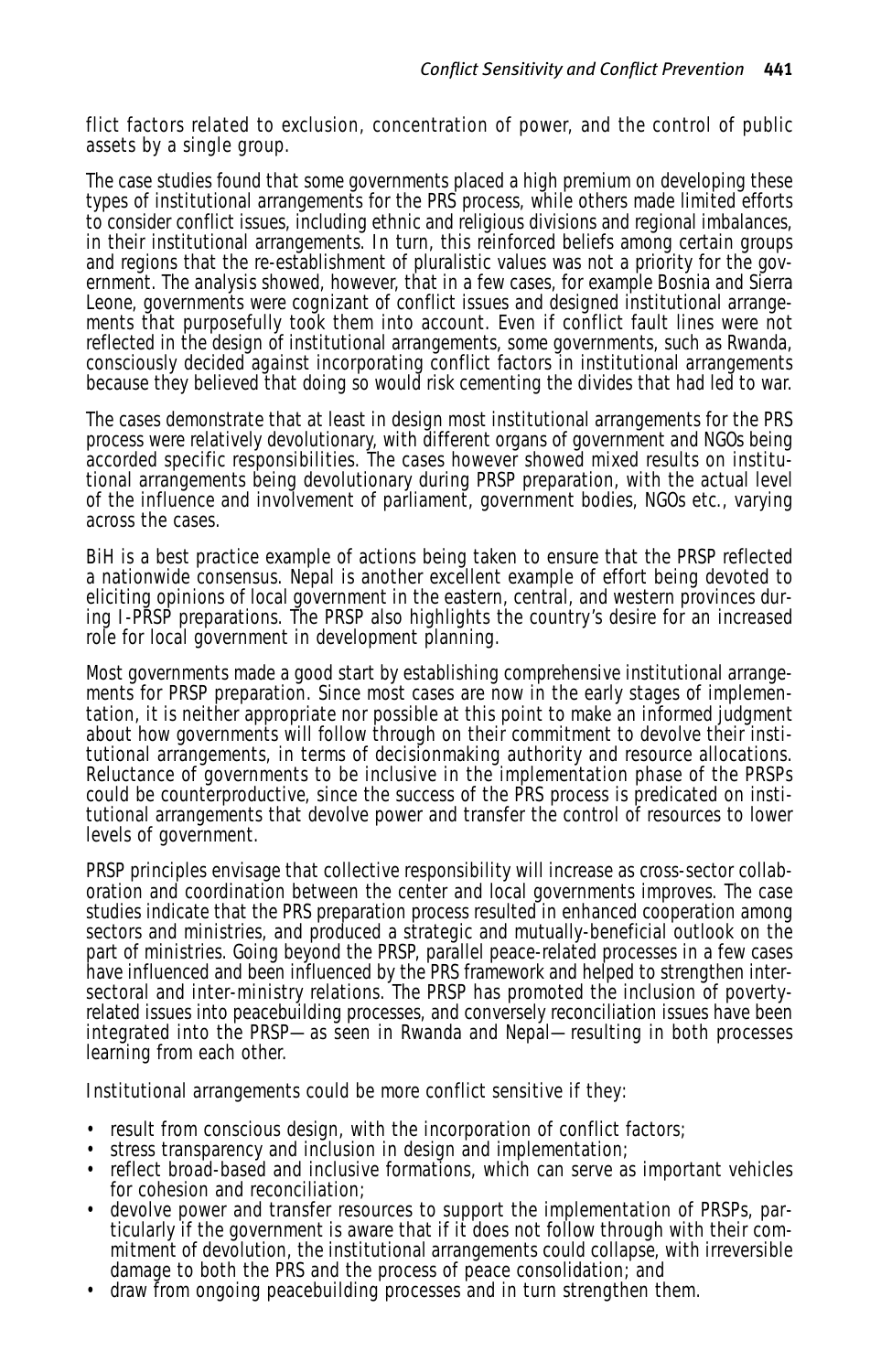### *Donor Behavior*

- Country ownership of the PRSP tended to increase as the country moved further out of violent conflict.
- Donors tended to have unrealistically high expectations of the quality of PRSPs in postconflict countries, given capacity weaknesses and continuing divisions among population groups.
- In some cases, donors consciously refused to align their strategy with the PRSP if it did not address conflict issues as this would imply that they endorse the exclusion of conflict.
- Lack of prioritization in the PRSPs made it difficult for donors to align their programs with the country program.
- Donor coordination was not optimal in many cases, although harmonization efforts are on the rise.

For PRS preparation, donors need to examine their own behavior, consider how they can engage with conflict-affected countries more effectively and coordinate more systematically in order to *support* the PRS process, i.e., not drive it. The PRSP model envisages a partnership between donors and the country. Consequently the PRSP seeks to change donor behavior on three key fronts:

### Donor Assertiveness vs. Country Ownership

Country ownership, a key pillar of the PRSP, suggests that the PRS be representative of the needs and priorities of the diverse stakeholders in a country. The case studies indicate that countries that had not experienced active conflict for a few years and were able to successfully recognize, even if not resolve, conflict challenges were more likely to lead the exercise with donors playing a supportive role and providing technical assistance.

A common complaint across the countries however was that in countries weakened by conflict and with low capacity, donors had unrealistic expectations of the PRSP and set priorities that the governments had no alternative but to follow. In some cases, donors made their support contingent upon the government preparing a PRSP that was congruent with donor vision. Donors respond that in conflict-affected countries, they encourage governments to make conflict issues a primary concern; and that they have the prerogative of not aligning their programming to the PRSP if it addresses conflict issues only superficially. They further argue that the country needs to create appropriate structures to tackle conflict challenges if it wants to receive donor support.

# Donor Coordination

Donors acknowledge that differing priorities and limited coordination in the past resulted in overlapping programs or incompatible policy actions. In some cases, tension occurred between donors that provided budgetary support to the PRSP and those that continued to support projects that were not necessarily in the priority areas identified in the PRSP. In other cases, donors did not agree that the PRSP was the most useful strategy for the country and developed other strategies that they felt were more appropriate.

Cases of inter-donor disagreements persist, and tensions over how countries should be encouraged to integrate conflict issues in strategy formation continue. Yet, by and large, the cases show that a uniform voice is gradually emerging that calls for donors to harmonize their efforts on conflict and development, with a focus on how to carry out development activities in a conflict context. DEPAC (the Development Partnership Committee) in Sierra Leone, the Donor Framework Group in Georgia, and the Donor Working Group in Sri Lanka are some examples of institutionalized coordination among donors. Their programs are concerned with both poverty reduction and activities supported outside of the PRSP framework, such as the multi-donor conflict assessments.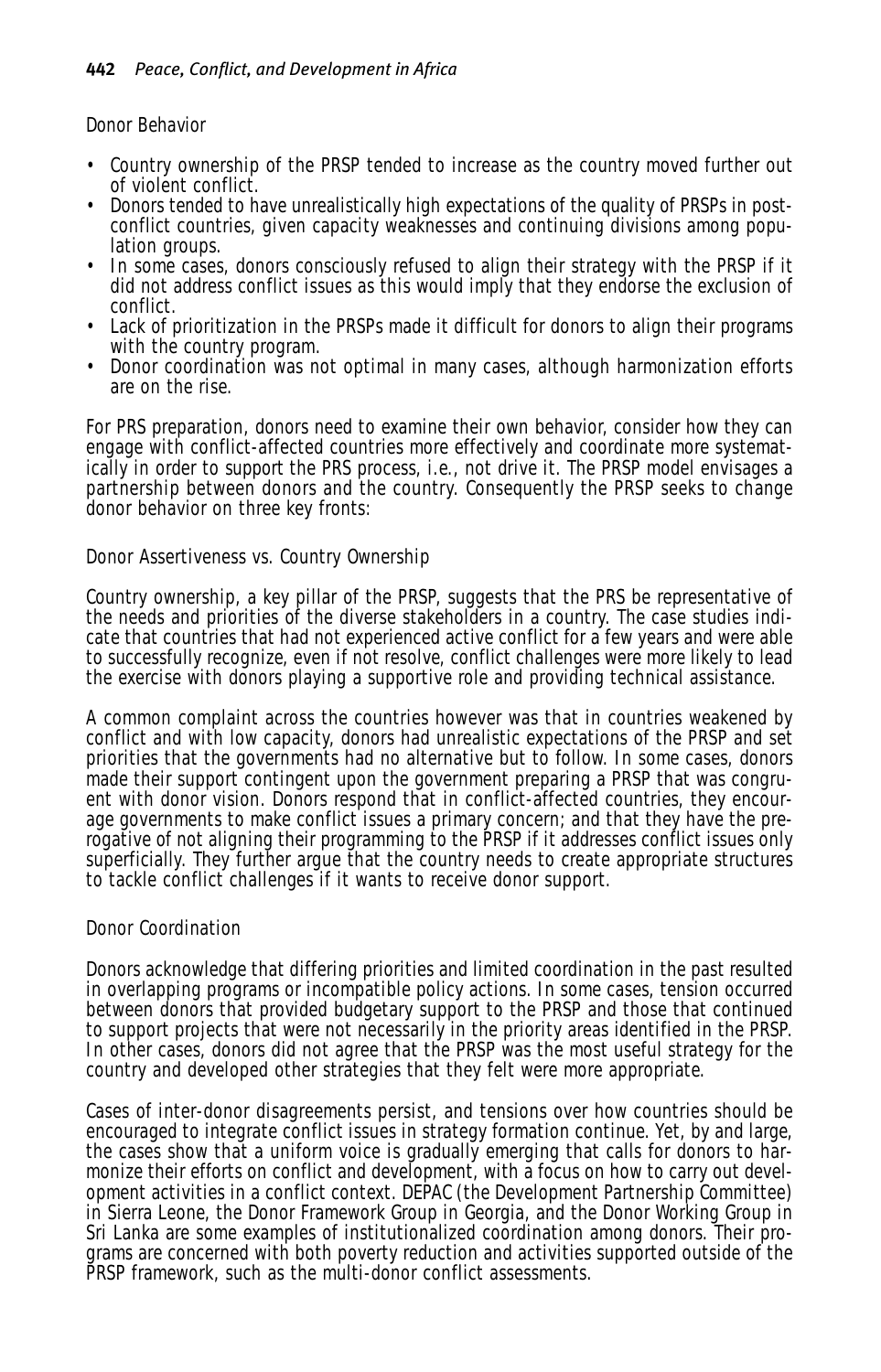# Donor Alignment with PRSP Priorities

Donors should ideally realign their country strategies to conform with the priorities presented in a country's PRSP. The case studies found, however, that donors only minimally considered the PRSP in determining country assistance because the PRSP encompassed a wide-ranging set of priorities. This is unfortunate and potentially a concern also in nonconflict countries, since one of the main aims of the PRSP is to encourage donors to rethink their strategy and help address the main concerns outlined by the country.

In a few cases, when the PRSP ignored conflict challenges, donors consciously decided not to align their country strategy to it because alignment would suggest that they endorse the exclusion of conflict. In these cases, donors continued to support activities that contributed to poverty reduction and conflict mitigation independent of the priorities identified in the PRSP. Donor decisions to not align their strategies to the PRSP in these situations are understandable, given their belief that aid will not be effective if the PRSP does not account for conflict concerns.

Donors could support conflict sensitivity more effectively if they:

- make a concerted effort to prioritize country ownership over promotion of their own priorities, if the PRSP is to be an effective framework;
- strengthen the country's capacity by providing technical assistance to ensure that conflict issues are carefully considered, and that structures have peacebuilding impacts;
- create an environment that enables countries to deal with conflict-related sensitivities;
- differentiate between legitimate reasons for omission of conflict issues and exclusionary policies that do not justify ignoring conflict; and
- improve harmonization and establish formal coordinating mechanisms to take advantage of comparative strengths, and to avoid duplication of support and contradictory policy advice and incentives.

# **Key Issues for Conflict-Sensitive PRS Development**

A PRSP needs to be specific to the country context and flexible in responding to changing circumstances, while taking account of potential risks.

- *Country specific*. The most fruitful PRS design is based on a thorough assessment of the country context, including specific conflict factors. This means there is a strong need for good contextual analysis and for avoiding the mechanical use of tools and lessons. The PRS should draw heavily on in-country processes such as peace agreements, joint needs assessments, and transitional results frameworks. In many conflictaffected countries, humanitarian, recovery and development needs will overlap and the PRS needs to take this into account.
- Nimble and flexible. Conflict-affected countries are often characterized by great volatility and quickly changing situations, while facing serious capacity constraints. There is a real need for a PRS framework in such countries, but the process and strategy could be structured such that design and implementation allow the countries to (i) respond relatively quickly to changing situations; (ii) be flexible in their design and implementation; and (iii) produce alternative options when changes render current measures irrelevant. While flexibility is key for the PRS in conflict-affected countries, this should not be interpreted as allowing for a laissez-faire approach but as the ability to develop unique and innovative methods.
- *Risks*. As any activity in a conflict-affected country, the development of a PRS carries certain risks. The more carefully the process takes conflict factors into account and the more realistically the PRS content reflects the context, the better the potential risks can be managed. Risks may include instability because of unmet expectations among specific groups; the government's avoidance of prioritization and hard choices in order to maintain support from divided constituencies; insensitive treatment of divisive issues; and attention to short-term needs in ways that undermine longer-term recovery.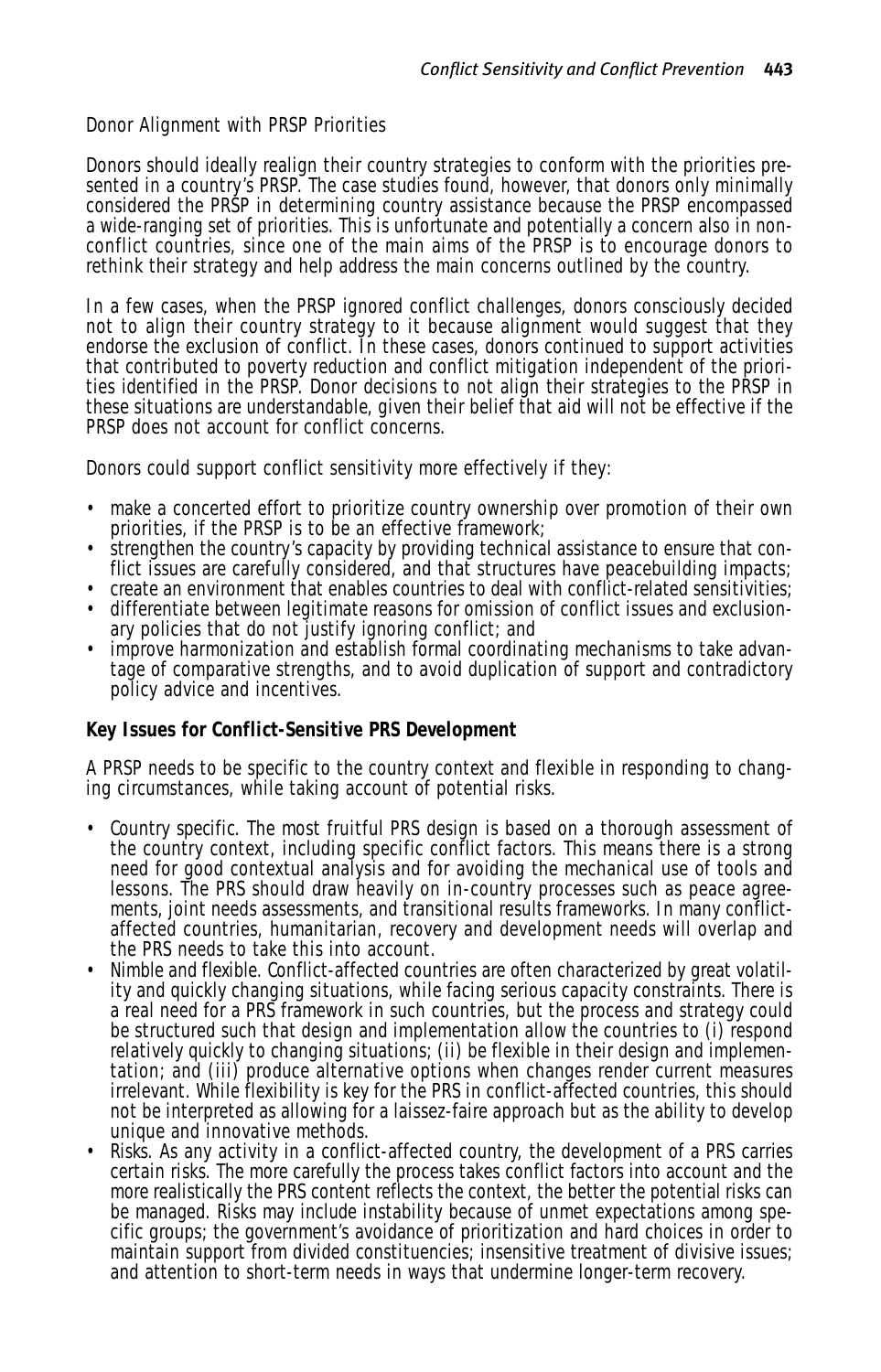# **CONFLICT PREVENTION AND DEVELOPMENT COOPERATION**

*Sakiko Fukuda-Parr and Robert Picciotto* Excerpted from Sakiko Fukuda-Parr and Robert Picciotto, 'Conflict Prevention and Development Cooperation', International Affairs Working Paper 2007–08, New School, November 2007, 2–5

# **Introduction**

The statistical association between low incomes, low growth and conflict is robust and reflects reciprocal causal links. First, the damage caused by war amounts to development in reverse. Second, underdevelopment exacerbates vulnerability to conflict. Both insecurity and poverty are associated with weak state capacity to protect citizens, manage the economy, deliver services and defuse social tensions. But the last decade's research on the development-conflict nexus reveals that not all development contributes to security and indeed that some development patterns exacerbate risks of conflict when they undermine state capacities, exacerbate group exclusion, generate horizontal inequalities or sustain over-dependence on natural resources.

How can external engagement target conflict prevention? What risk factors and vulnerability indicators should be tracked? Should the mitigation of horizontal inequalities figure on the agenda of poverty reduction strategies? How should aid effectiveness be analyzed if donors wish to prevent conflict? What aid vehicles are best adapted to peace building? What aid allocation criteria would best contribute to peace and stability?

These policy questions are especially relevant to Sub-Saharan Africa, the only region of the world where the share of people living in absolute poverty is rising; where nearly 40 percent of world conflicts are taking place; where the deadliest confrontations of the last decade and a half have been experienced; and (as shown in the latest Human Security report from the University of British Columbia) where the incidence of violent conflict is increasing in stark contrast to trends in the rest of the world which has witnessed reduction in war and war deaths since the end of the Cold War.<sup>3</sup>

By reviewing the literature, debating the policy issues at a Wilton Park conference and examining donor practices at the country level, the joint JICA-UNDP initiative aims to relate available knowledge about conflict prevention to the design and implementation of donor countries' security and development policies towards Africa.

The purpose of this initial concept paper is to provide a common framework for all participants in the JICA/UNDP initiative. It sets out:

- The rationale of the initiative;
- Its analytical framework;<br>• Its objectives
- Its objectives.

# *Addressing structural conditions*

There is increasing attention to violent conflict in poor countries. This is motivated by concerns for international stability and humanitarian action. It is also driven by the growing public support for reducing global poverty. As the background papers show, violent conflicts are concentrated in the countries farthest behind in achieving the MDGs. They also create major obstacles to their achievement. Since the 1990s, much work has been done to develop a better understanding of conflicts and their relationship to development. Some policy results have already emerged. Building on work that started in the 1990s, the OECD DAC adopted guidelines for effective engagement with fragile states in 2006 (Annex 1).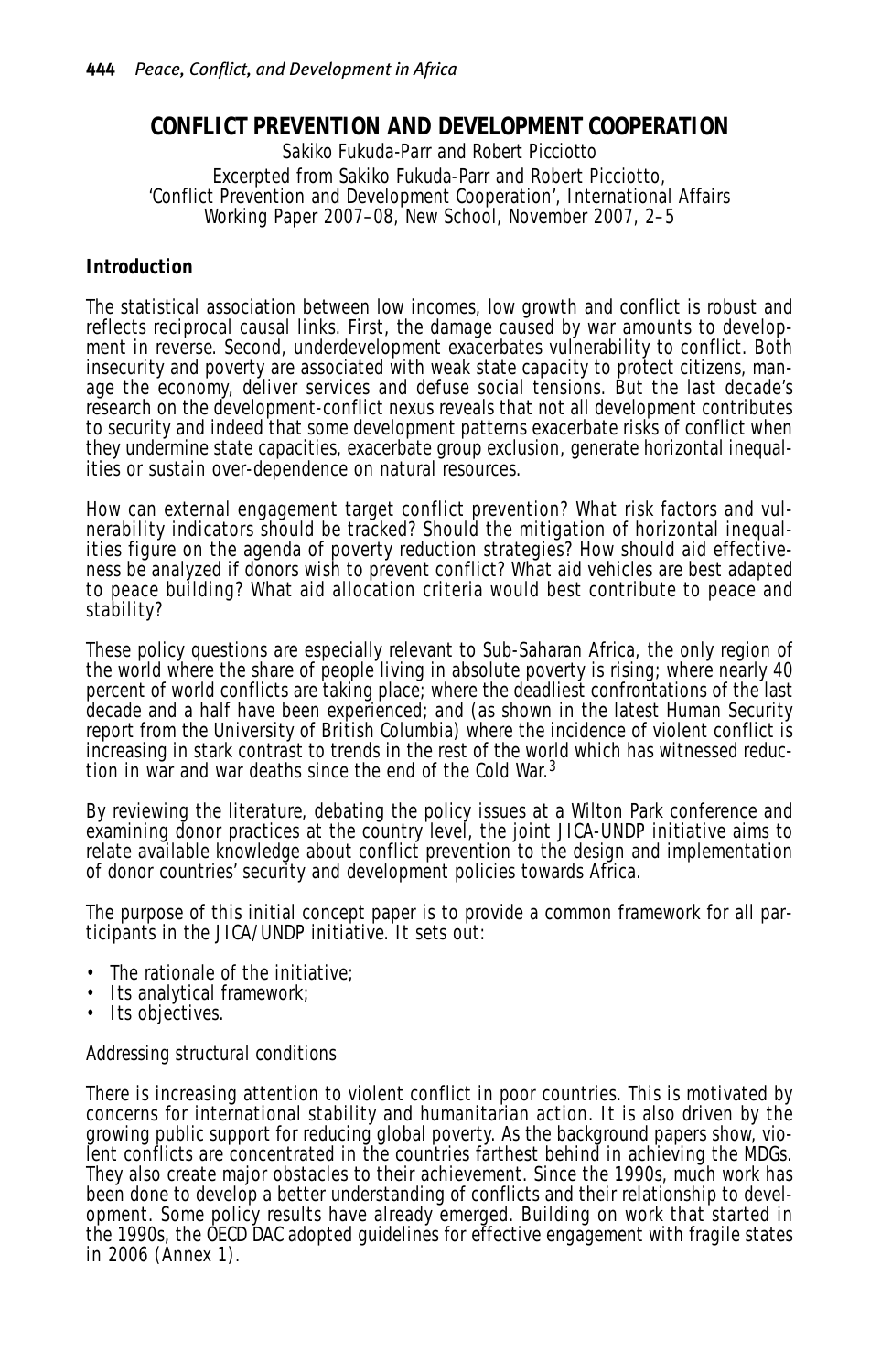A rich and diverse academic literature continues to grow. But the development community has yet to engage fully with the need for new policy approaches that can help prevent conflict. Far more attention has been devoted to post-conflict recovery and peace building than to conflict prevention. Policy work on conflict prevention has emphasized the Hippocratic Oath: 'first, do no harm'. This approach helps to ensure that aid is not diverted to benefit conflict protagonists and that it does not inadvertently exacerbate the tensions that underlie the violence. But they rarely address the structural conditions that increase vulnerability to political violence and conflict.4

In fact, it is surprising that many of the factors that have been repeatedly identified by research studies on the economic and social correlates of war are not taken into account in the design of development policies of national governments or in the policy work of donors active in fragile states. For example, while the latest World Bank report on MDGs, *Global Monitoring Report 2007*5 focuses on state fragility as a major challenge for achieving the MDGs and identifies violent conflict a key obstacle to poverty reduction, it does not engage with the policy factors that raise the risks of conflict. On the ground, donor approaches to 'fragile states' are widely disparate as documented in a recent ODI study for JICA.6

Thus a wide gap still exists between research findings and policy formation at the crossroads of security and development. In part it is because the research community has been divided on the relative importance of various findings: low opportunity costs for joining rebel forces<sup>7</sup>; horizontal inequalities; exclusion of ethnic and other groups from power and assets<sup>8</sup>; environmental pressure related to migration<sup>9</sup>; the 'youth bulge' coupled with unemployment and exclusion<sup>10</sup>; overdependence on (and poor management of) mineral resources<sup>11</sup>; breakdown of the social contract between the state and its citizens<sup>12</sup>, etc.

While disagreements remain, the literature and debates have evolved beyond initial controversies, and these findings are increasingly acknowledged to be more complementary than mutually contradictory. In fact, in many countries, many of these factors coexist. While low per capita GDP and slow growth are correlated with high risks of conflict, not all roads to higher growth will reduce the risks. Some kinds of development exacerbate horizontal inequalities, environmental pressure, over-dependence on mineral resources, youth unemployment and exclusion, and the neighborhood effects associated with conflict spillover etc.<sup>13</sup> Moreover, a common factor underlying these conditions is the nature and the capacity of the state, that is weak and often oppressive to its citizens.

Addressing structural causes implies choices in economic and social policy that are at the heart of growth and poverty reduction strategies, as well as developing a better understanding of state capacity and fragility. Without addressing the root causes, sustainable peace cannot be achieved. About half of peace agreements fail; conflict resumes within five vears<sup>14</sup> despite significant outlays and heavy involvement by the UN and/or other actors.

Peace agreements often freeze conflict rather than resolve it. Combatants suspend violence in the hope that the basic issues that led them to violence will be addressed and that they will be given a major stake in the new economic and political order. This recurring pattern in post conflict countries suggests that it would be preferable to nip conflicts in the bud before they escalate into major confrontations.

The fact is that post-conflict recovery programs are necessarily reactive: they take place well after a conflict has gone beyond a threshold of deadly destruction measured in heavy losses of life and property as well as social strife and political cohesion. By contrast, conflict prevention is proactive and seeks to prevent violent conflict through early action by addressing underlying concerns and competing demands. It addresses root causes, i.e., the underlying structural conditions that create incentives as well as the grievances that fuel conflict. At its most effective, conflict prevention addresses competing claims before animosities fester and balloon into full-fledged crisis and the ultimate resort to violence.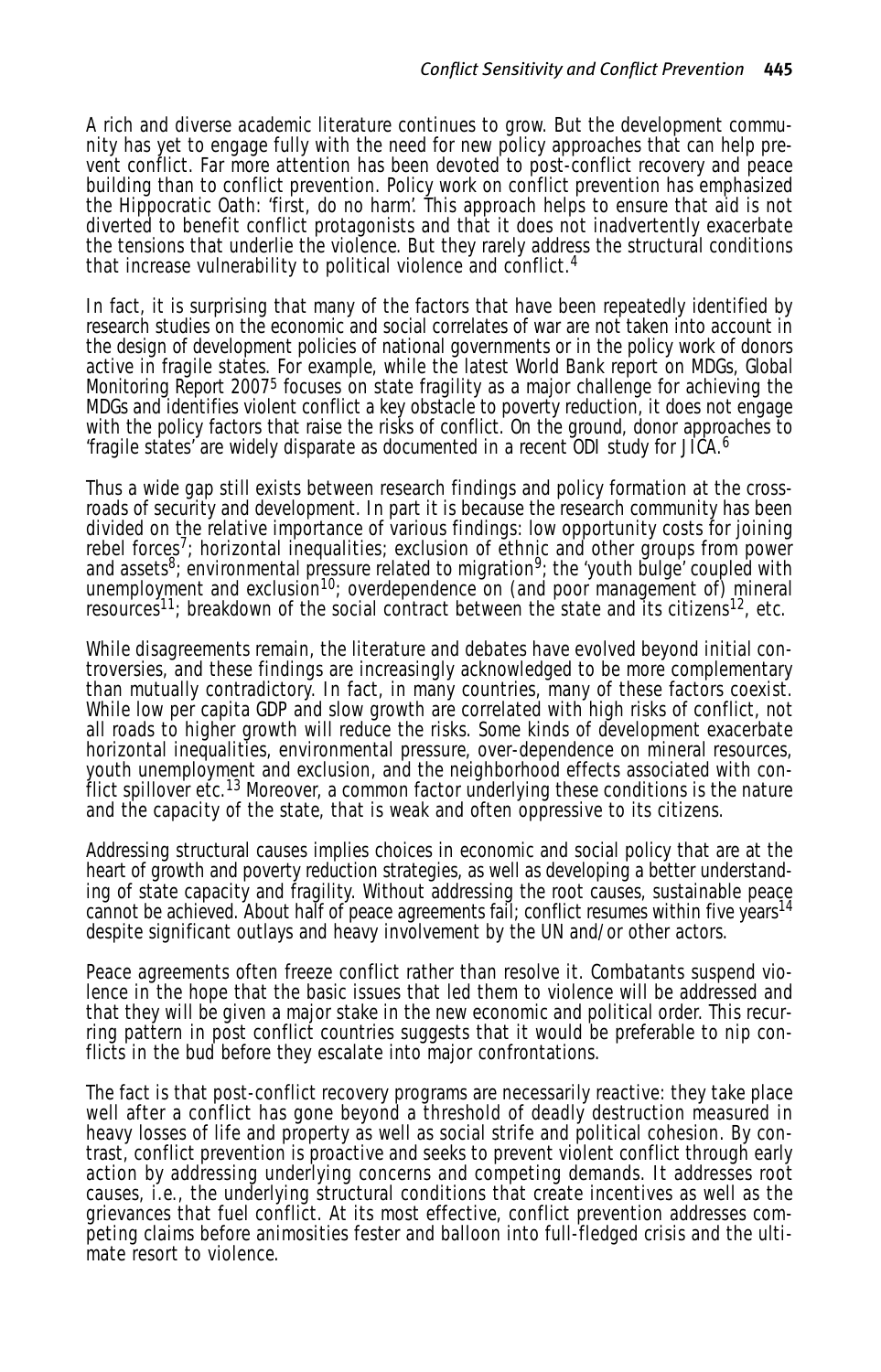# **PROMOTING GROUP JUSTICE: FISCAL POLICIES IN POST-CONFLICT COUNTRIES**

*Frances Stewart, Graham Brown, and Alex Cobham* Excerpted from Frances Stewart, Graham, Brown, and Alex Cobham, 'Promoting Group Justice: Fiscal Policies in Post-Conflict Countries', Center on International Cooperation, Political Economy Research Institute, December 2007

### **Executive Summary**

Evidence suggests that economic inequalities—particularly "horizontal inequalities" among groups defined by ethnic, racial, linguistic, regional, and religious lines—can generate social tensions and fuel violent conflict. Well-designed fiscal policies can help build a sustainable peace by working to reduce these inequalities. This paper reviews some challenges raised by analyzing the impacts of tax and expenditure policies on inequality in post-conflict settings, and makes recommendations for incorporating distributional effects into fiscal policy making.

### **The Challenge of Measurement**

The first step in understanding the status and dynamics of horizontal inequalities (HIs) is to map the group boundaries that form the basis for discrimination or favoritism. A careful scoping exercise is needed to answer four key questions:

- (1) Are the salient groups ranked hierarchically?
- (2) Are they geographically concentrated, or dispersed?
- (3) Are they specialized in certain economic sectors or activities?
- (4) Does the government have the political inclination to tackle inequalities?

After the relevant groups are defined, both income and non-income dimensions of HI should be measured. The latter include ownership of land and other assets, employment, education, and infant and child mortality. Simple comparisons of averages—such as per capita income—can conceal distributional differences within groups, so comparisons at various points across the distribution are also needed.

This paper proposes three approaches to tackle these measurement challenges:

- Where data needed to measure horizontal inequalities are not available (or highly inadequate), small-scale household surveys should be conducted to assess inter-group disparities in (a) asset ownership; (b) employment; (c) incomes; (d) education; and (e) health and nutrition.
- Where conflict-relevant group boundaries are not evident, perceptions surveys should be conducted on attitudes toward identities and inequalities.
- In addition to regional and linguistic categorizations, statistical offices should be encouraged to include ethnic, religious, or racial categorization (if relevant and politically feasible) in subsequent data collection.

# **Taxation Policies**

Tax policies in post-conflict settings can and should aim not only to mobilize revenue but also to address inequality. These aims are interrelated as perceptions of tax-policy inequity can undermine the legitimacy of the taxation system and deter compliance, impeding revenue collection. Addressing distributional issues by making tax liability directly dependent on religious, ethnic, or racial identity, risks strengthening group divisions. Policies can be devised, however, to increase progressivity and tax more heavily those groups that are relatively privileged. To this end, the paper recommends that policy makers:

• Increase the general progressivity of the tax system by (a) increasing the role and progressivity of direct taxes and property taxes, and (b) increasing the progressivity of